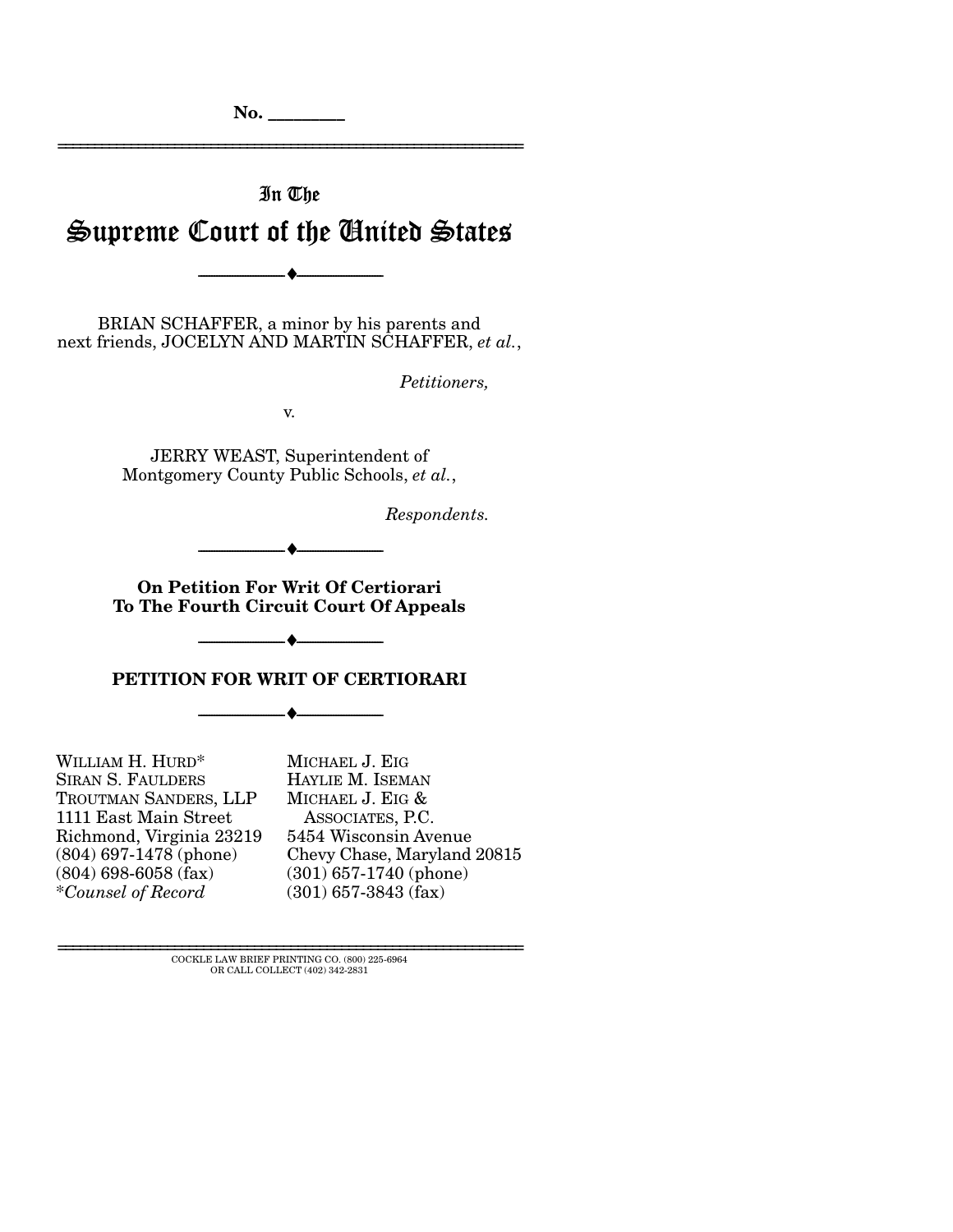## **QUESTION PRESENTED**

 Under the Individuals with Disabilities Education Act, when parents of a disabled child and a local school district reach an impasse over the child's individualized education program, either side has a right to bring the dispute to an administrative hearing officer for resolution. At the hearing, which side has the burden of proof – the parents or the school district?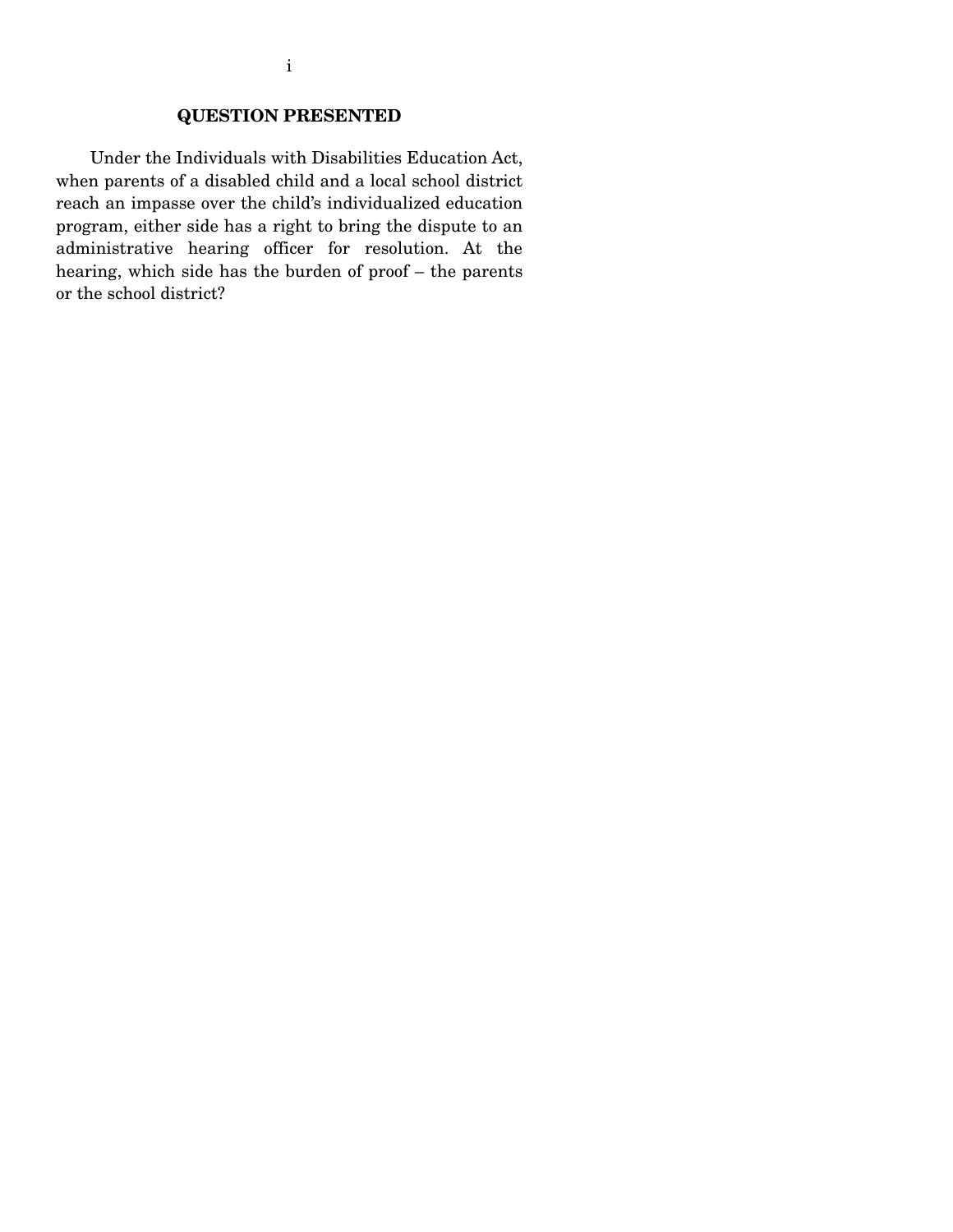## **LIST OF PARTIES**

 The petitioners are Jocelyn Schaffer and Martin Schaffer, appearing in their own right and as parents and next friends of their son, Brian Schaffer.

 The respondents are Jerry Weast, Superintendent of the Montgomery County Public Schools, and the Board of Education of Montgomery County, Maryland.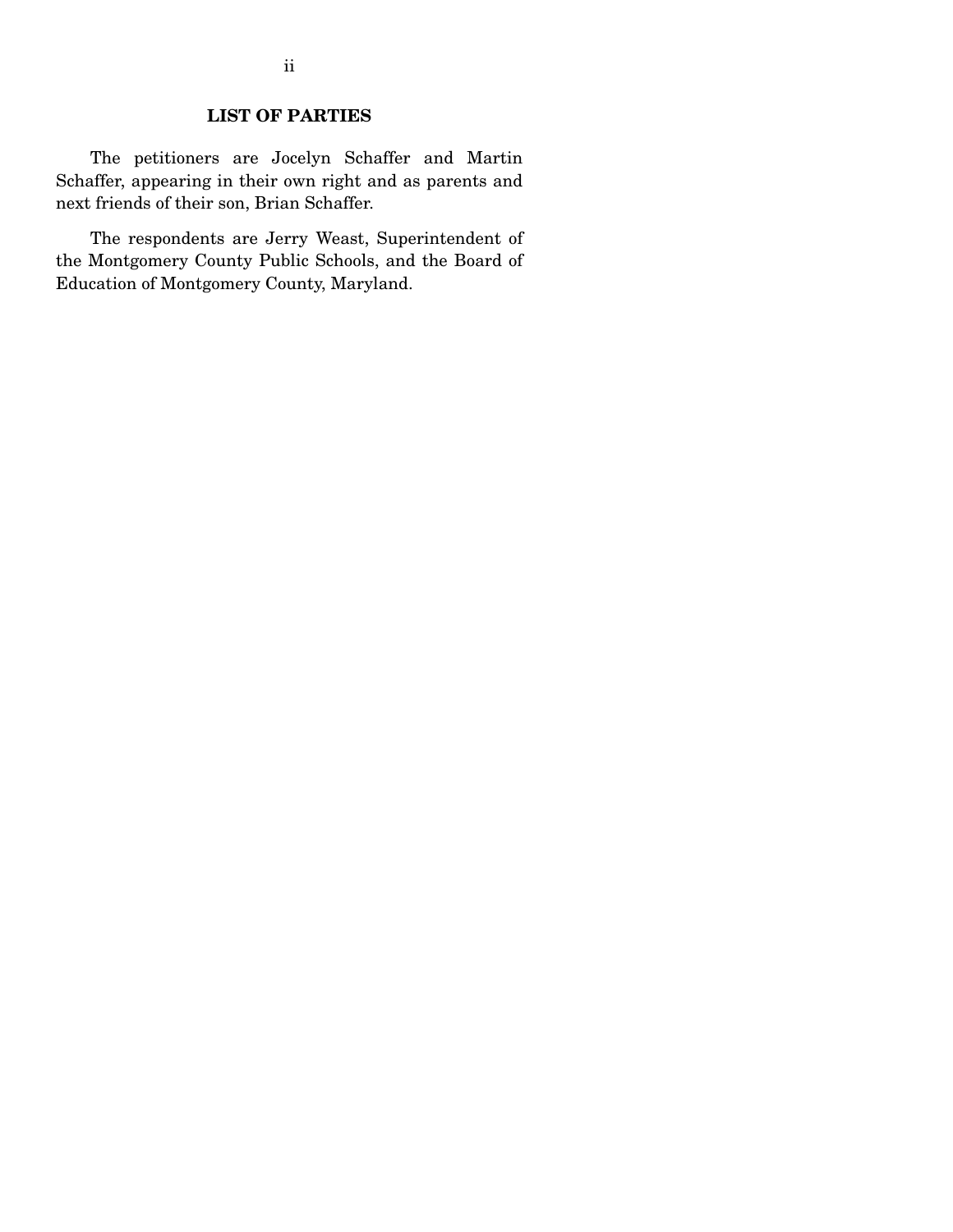# TABLE OF CONTENTS

# Page

| $\ddot{\mathbf{i}}$                                                                                           |    |  |  |
|---------------------------------------------------------------------------------------------------------------|----|--|--|
|                                                                                                               |    |  |  |
|                                                                                                               |    |  |  |
| STATUTORY PROVISIONS INVOLVED                                                                                 |    |  |  |
| 3                                                                                                             |    |  |  |
| REASONS WHY THE WRIT SHOULD BE                                                                                | 16 |  |  |
| THE DECISION BELOW EXACERBATES A<br>$\mathbf{I}$<br><b>MAJOR SPLIT AMONG THE CIRCUITS </b>                    | 17 |  |  |
| 17<br>Courts Placing the Burden on Parents                                                                    |    |  |  |
| Courts Placing the Burden on the School                                                                       |    |  |  |
| ALLOCATING THE BURDEN OF PROOF<br>II.<br>IN IDEA CASES IS AN IMPORTANT ISSUE<br>THAT THIS COURT SHOULD DECIDE | 27 |  |  |
| THIS PETITION PRESENTS AN IDEAL<br>III.<br>VEHICLE FOR DECIDING HOW TO<br>ALLOCATE THE BURDEN OF PROOF        | 29 |  |  |
|                                                                                                               | 30 |  |  |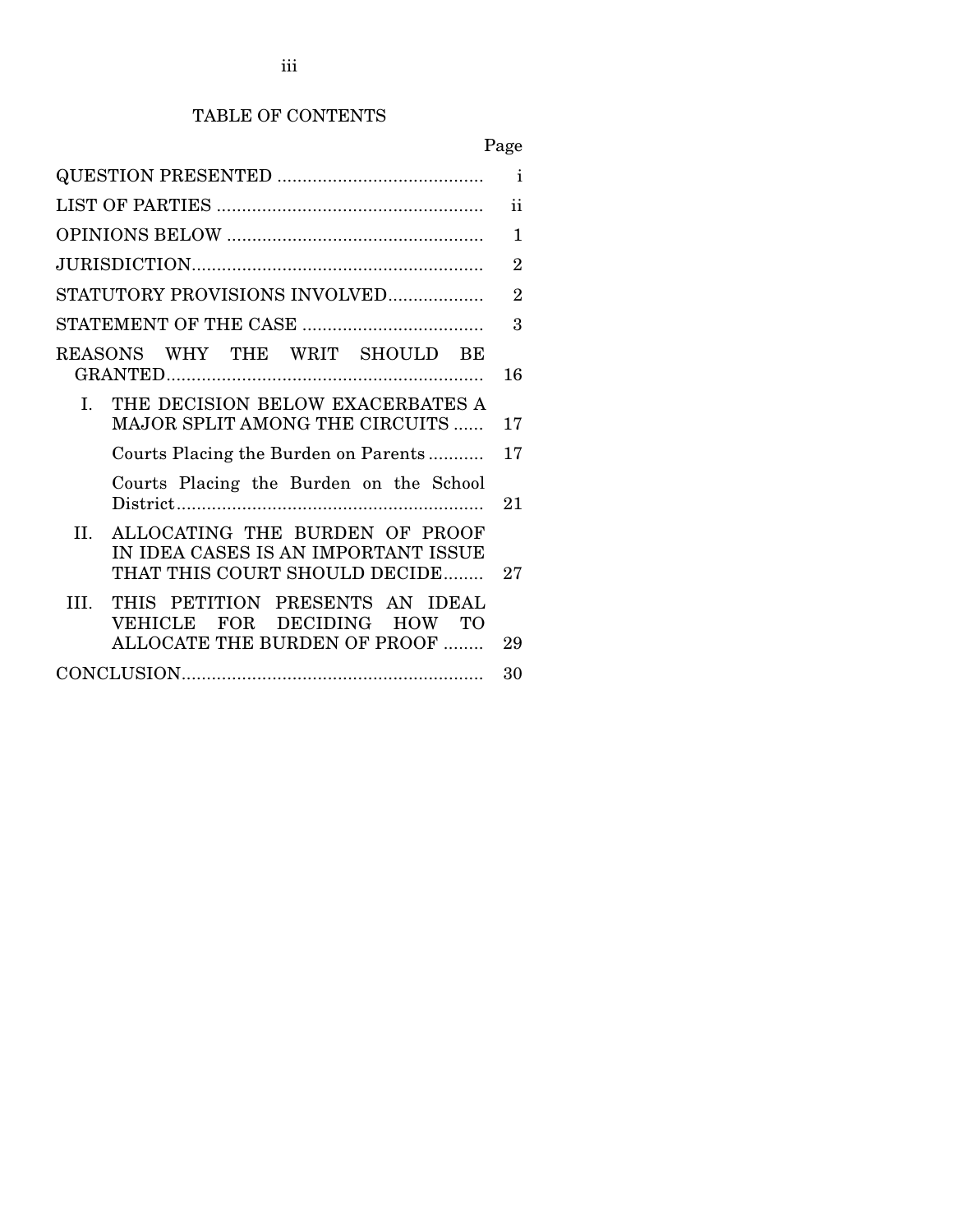iv

# TABLE OF AUTHORITIES

### CASES

Page

| Alamo Heights Independent School District<br>v. State Board of Education,<br>790 F.2d 1153 (5th Cir. 1986) 18, 19, 20 |
|-----------------------------------------------------------------------------------------------------------------------|
| Beth B. v. Van Clay,<br>282 F.3d 493 (7th Cir.),<br>cert. denied, 537 U.S. 948 (2002)  13, 23                         |
| Blackmon v. Springfield R-XII School District,                                                                        |
| Board of Education v. Rowley,                                                                                         |
| Brian S. v. Vance,                                                                                                    |
| Brown v. Board of Education,                                                                                          |
| Carlisle Area School District v. Scott P.,                                                                            |
| Clyde K. v. Puyallup School District No.3,                                                                            |
| Cordrey v. Eucker,                                                                                                    |
| Covington v. Knox County School System,                                                                               |
| Doe v. Board of Education of Tullahoma City,                                                                          |
| Doe v. Defendant I,                                                                                                   |
| E.S. v. Independent School District Number 196,                                                                       |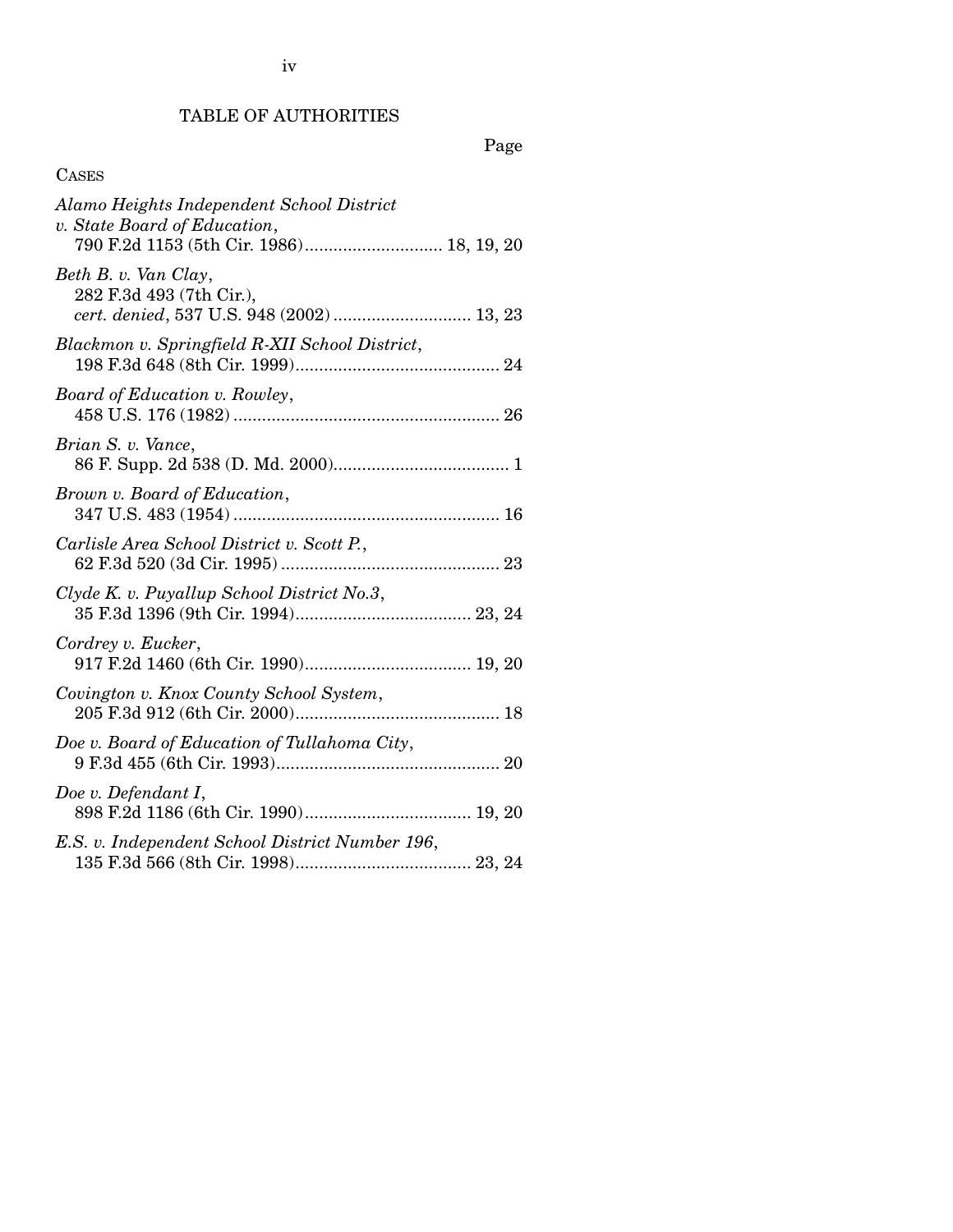# TABLE OF AUTHORITIES – Continued

| Page                                                                                   |
|----------------------------------------------------------------------------------------|
| Grim v. Rhinebeck Center School District,                                              |
| Johnson v. Independent School District No. 4,                                          |
| Keyes v. School District No. 1,                                                        |
| L.B. v. Nebo School District,                                                          |
| Lascari v. Board of Education of Ramapo<br>Indian Hills Regional High School District, |
| Loren F. v. Atlanta Independent School System,                                         |
| M.C. v. Voluntown Board of Education,                                                  |
| M.S. v. Yonkers Board of Education,                                                    |
| Matter of the Application of a Handicapped Child,                                      |
| McKenzie v. Smith,                                                                     |
| Murray v. Montrose County School District RE-1J,                                       |
| Oberti v. Board of Education,<br>995 F.2d 1204 (3d Cir. 1993)  22, 23, 26              |
| Schaffer v. Vance,                                                                     |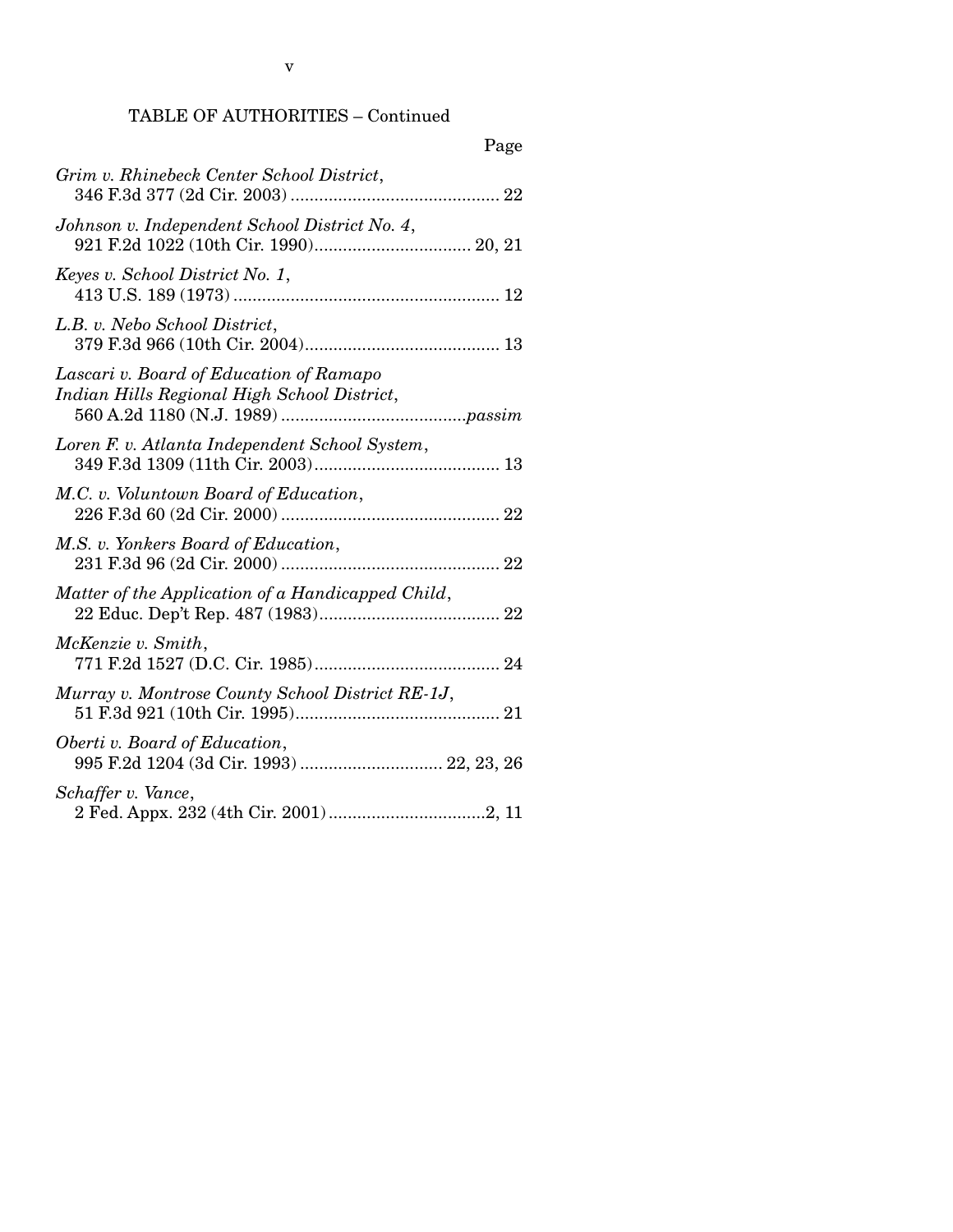### TABLE OF AUTHORITIES – Continued

| Page                                                          |
|---------------------------------------------------------------|
| School Committee of Burlington v. Department<br>of Education, |
| Scorah v. District of Columbia,                               |
| Sherman v. Mamaroneck Union Free School District,             |
| Tatro v. Texas,                                               |
| Walczak v. Florida Union Free School District,                |
| Weast v. Schaffer,                                            |
| Weast v. Schaffer,                                            |
| Zobrest v. Catalina Foothills School District,                |
| <b>FEDERAL STATUTES</b>                                       |

# 20 U.S.C. § 1400 ................................................................... 2 20 U.S.C. § 1400(d)(1)(A) ..................................................... 3 20 U.S.C. § 1414(d)............................................................... 3 20 U.S.C. § 1415 ................................................................... 2 20 U.S.C. § 1415(c)(8)(A).................................................... 15 20 U.S.C. § 1415(f)................................................................ 2 20 U.S.C. § 1415(i)(2)(A) .............................................4, 9, 11 28 U.S.C. § 1254 ................................................................... 2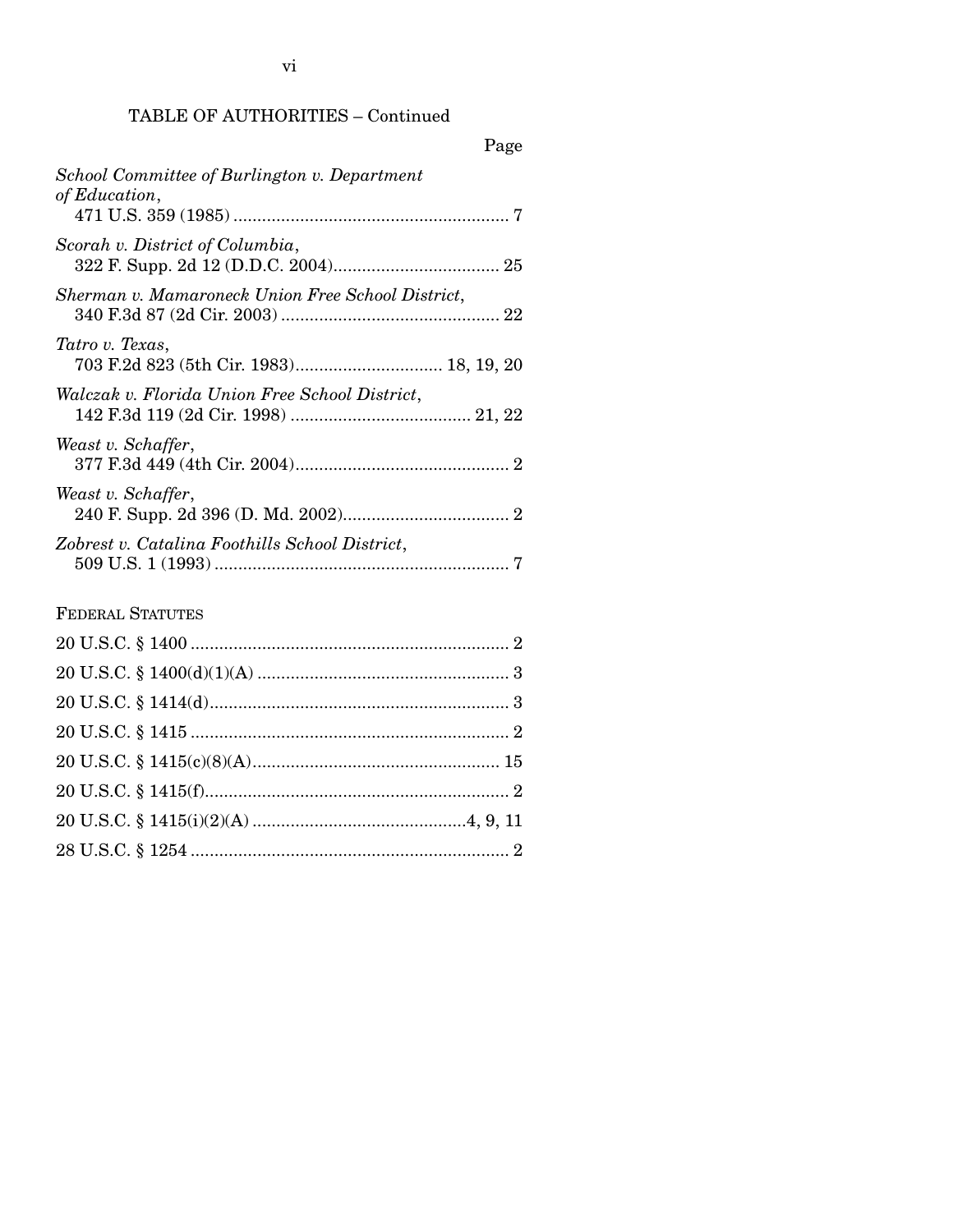# TABLE OF AUTHORITIES – Continued

# Page

## REGULATIONS

### **OTHER**

| Engel, Culture, and Children with Disabilities,                                                     |
|-----------------------------------------------------------------------------------------------------|
| GAO, Report to the Ranking Minority Member,<br>Committee on Health, Education, Labor and            |
| J. Strong, McCormick on Evidence § 337 (5th ed.                                                     |
| S. Rep. No. 94-168, 94th Cong. 2d Cong. Sess. 25-<br>27, reprinted in 1975 U.S. Code Cong. & Admin. |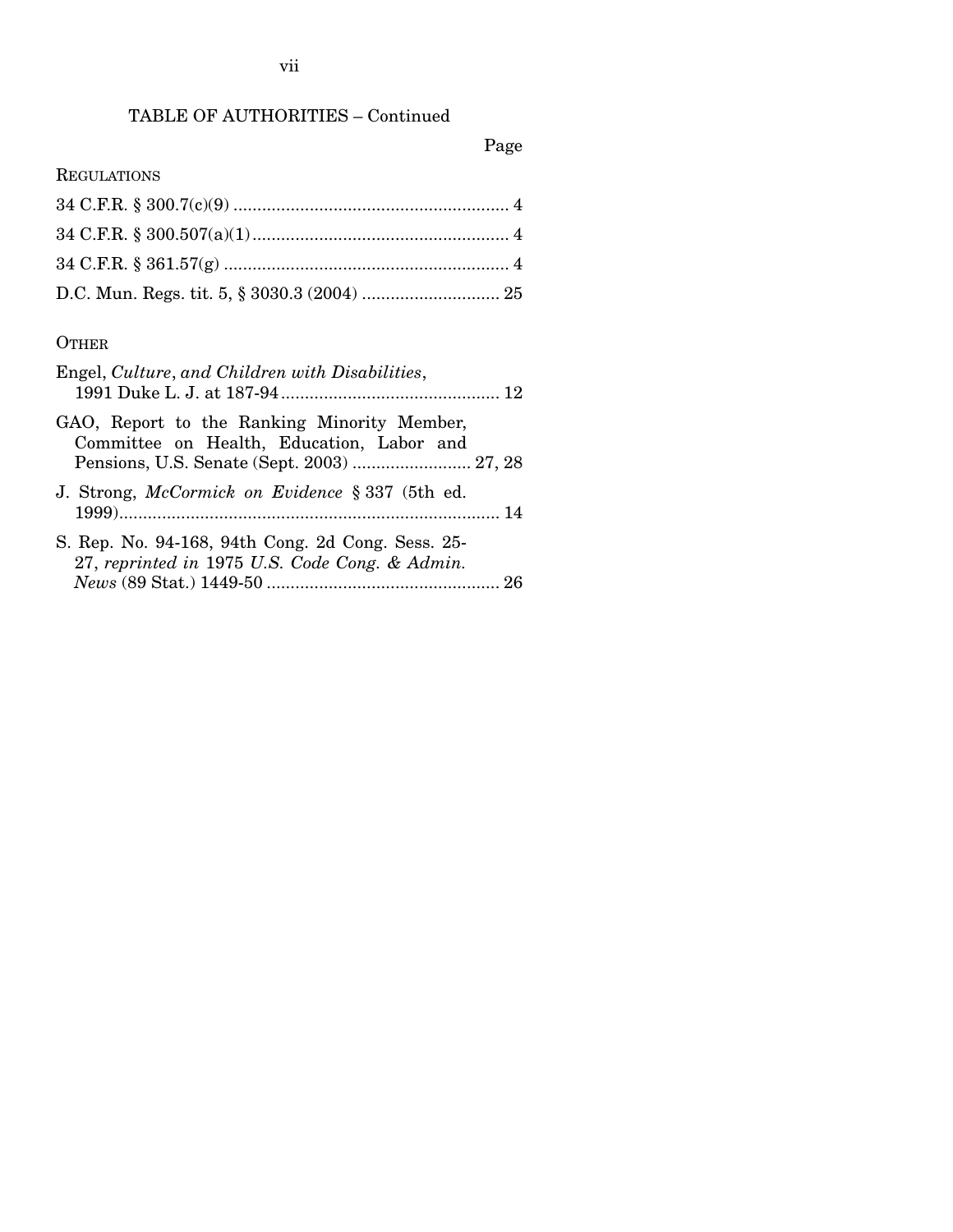#### **PETITION FOR WRIT OF CERTIORARI**

 The petitioners – parents of a disabled child – respectfully petition the Court for a writ of certiorari to review the judgment of the court of appeals, which ruled that parents – rather than the school district – must bear the burden of proof at an administrative hearing, held under the Individuals with Disabilities Education Act, to assess the appropriateness of an individualized education program.

#### **OPINIONS BELOW**

 There are six opinions below, culminating in the court of appeals ruling that is the subject of this petition. In chronological order, they are as follows:

• In 1998, the administrative law judge ("ALJ") imposed the burden of proof on the parents and ruled for the school district on the merits of the child's individualized education program ("IEP"). This unpublished decision is reprinted in the Appendix at App. 120.

 • In 2000, the district court reversed the ALJ on the burden of proof issue, placed the burden on the school district, and remanded the case for further proceedings. This decision is published as *Brian S. v. Vance*, 86 F. Supp. 2d 538 (D. Md. 2000). It is reprinted at App. 54.

 • In 2000, with the burden of proof placed on the school district, the ALJ ruled for the parents on the merits, holding that the IEP proposed by the school district was inappropriate. This unpublished decision is reprinted at App. 70.

 • In 2001, without deciding the burden of proof issue, the court of appeals vacated the district court's 2000 decision and remanded the case for further proceedings.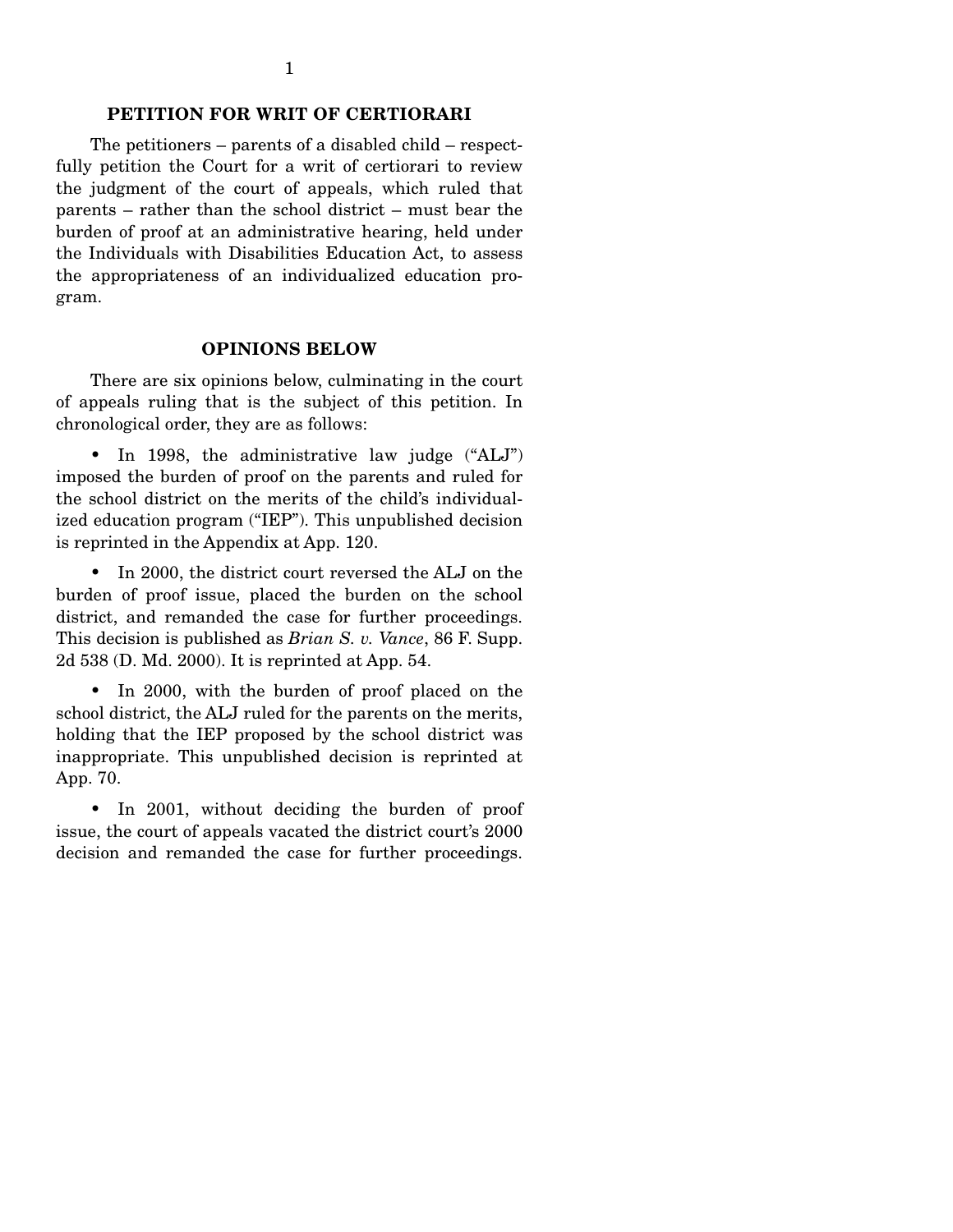The opinion is found at *Schaffer v. Vance*, 2 Fed. Appx. 232 (4th Cir. 2001) (*per curiam*). It is reprinted at App. 50.

• In 2002, the district court again placed the burden of proof on the school district, and it affirmed the ALJ's 2000 ruling for the parents on the merits. This opinion is published as *Weast v. Schaffer*, 240 F. Supp. 2d 396 (D. Md. 2002). It is reprinted at App. 21.

 • Finally, in 2004, a divided court of appeals reversed the district court on the burden of proof issue, imposed the burden on the parents and remanded the case. This decision – the subject of this petition – is published as *Weast v. Schaffer*, 377 F.3d 449 (4th Cir. 2004). It is reprinted at App. 1. The dissent of Judge Luttig is reprinted at App. 16.

 An unpublished denial of rehearing *en banc* is reprinted at App. 164. An order of the district court – following remand – to stay proceedings in that court pending disposition of this petition is reprinted at App. 163.

#### **JURISDICTION**

 The panel decision of the court of appeals was entered on July 29, 2004. The decision of the court of appeals denying the petition for rehearing *en banc* was entered on August 24, 2004. This Court has jurisdiction pursuant to 28 U.S.C. § 1254.

#### **STATUTORY PROVISIONS INVOLVED**

 This case arises under the Individuals with Disabilities Education Act ("IDEA"), 20 U.S.C. § 1400 *et seq.* Reprinted in the Appendix is  $\S 1400$ , which contains congressional findings as well as the purpose of the IDEA. App. 166. Also reprinted is § 1415, which contains procedural safeguards, including the § 1415(f) requirement for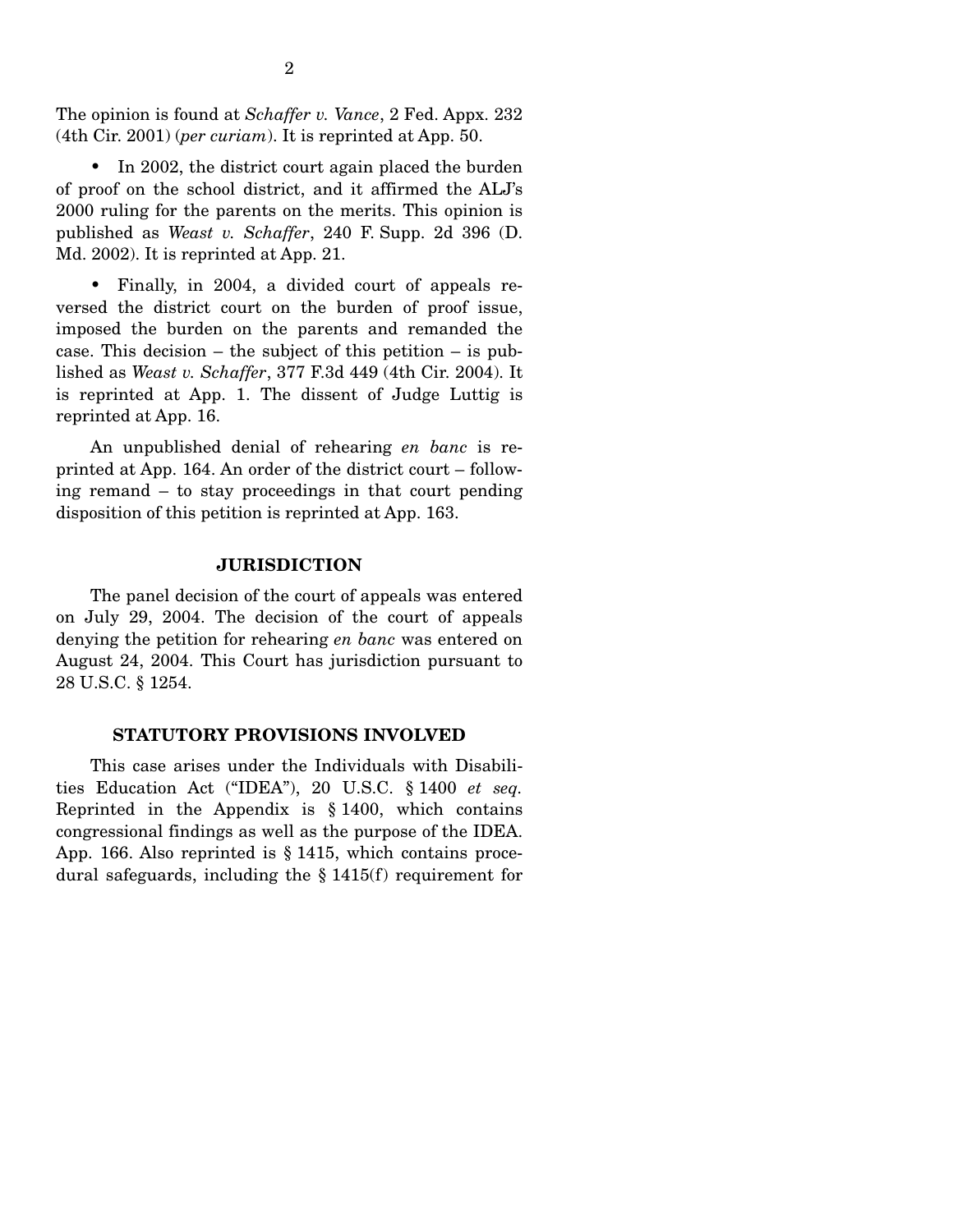an "impartial due process hearing." App. 174. The IDEA is silent on the burden of proof at such a hearing.

### **STATEMENT OF THE CASE**

 Under the IDEA, Congress provides money to the States to "ensure that all children with disabilities have available to them a free appropriate public education ['FAPE'] that emphasizes special education and related services designed to meet their unique needs and prepare them for employment and independent living." 20 U.S.C. § 1400(d)(1)(A). Those funds are then re-allocated to local school districts for use in defraying costs of their special education programs. Along with the federal funds comes an obligation for the school system to abide by certain procedural and substantive standards in developing individualized education programs ("IEPs") for children with disabilities. $1$ 

 The procedural standards preclude school officials from making unilateral decisions about a child's IEP. Instead, such decisions must be made by school officials and parents in collaboration, with both parties having significant rights of appeal through administrative and judicial channels. If the parents and the school district reach an impasse over the contents of an IEP, either side may initiate an administrative proceeding – an "impartial due process hearing" – to bring the issue before a neutral

<sup>&</sup>lt;sup>1</sup> The IEP is a written document developed by an IEP team that includes, *inter alia*, the child's parents, his teacher and local school division representatives. 20 U.S.C. § 1414(d). The IEP contains a statement of how the child's disability affects the child's involvement and progress in the general curriculum, a description of specific educational services to be provided to the child, annual goals, and objective criteria for evaluating progress. *Id.*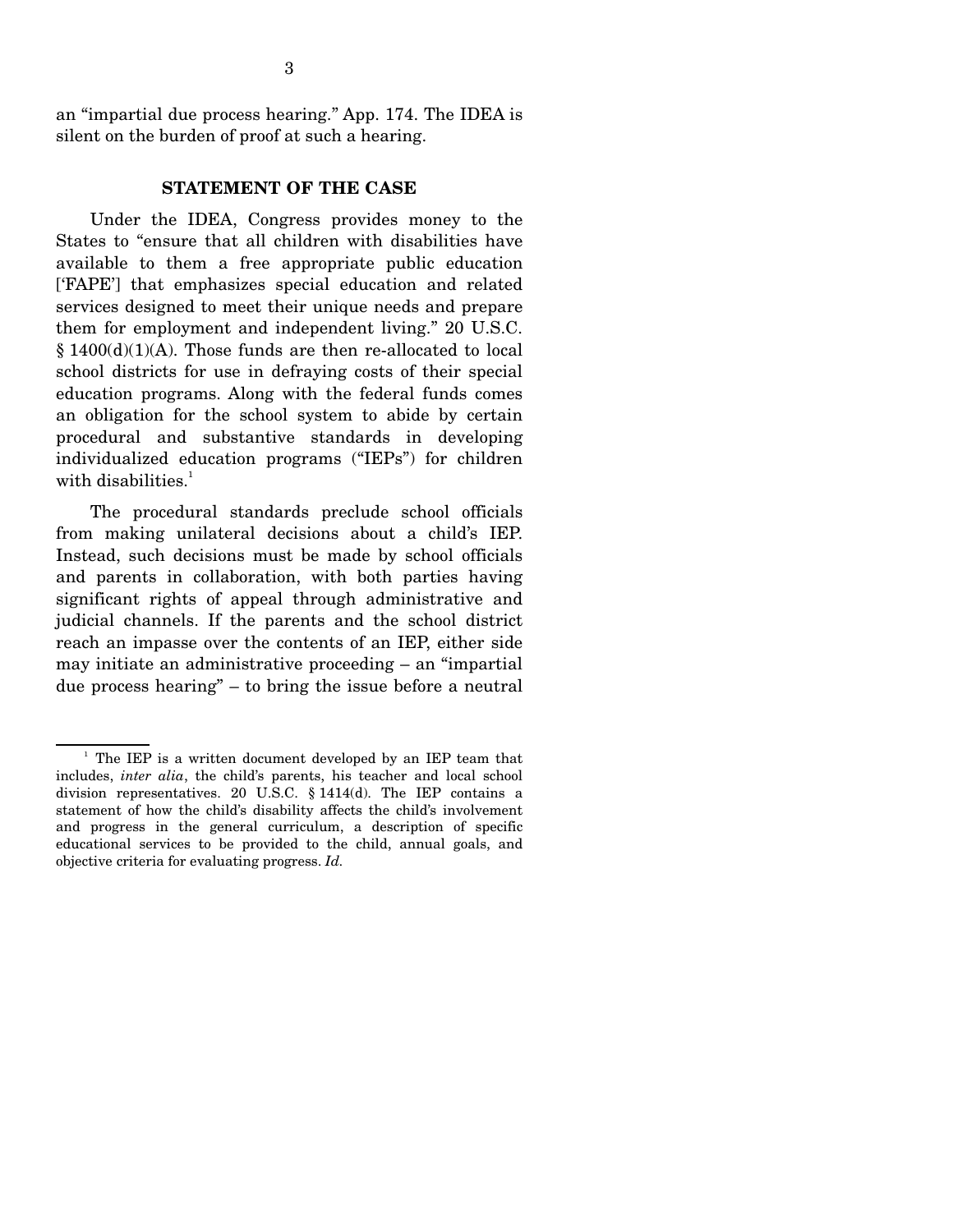hearing officer or administrative law judge for resolution.<sup>2</sup> Any party aggrieved by the results of the administrative hearing may appeal to a state court of competent jurisdiction or to a federal district court.<sup>3</sup>

#### **The Petitioners' Child**

 There is "no question" that Brian Schaffer has multiple disabilities. App. 56. He is "learning disabled, language-impaired and other health impaired." App. 24.<sup>4</sup> In addition, he has Attention Deficit Hyperactivity Disorder. App.  $24$ <sup>5</sup> From pre-kindergarten through the seventh grade, Brian attended an independent school, Green Acres School.<sup>6</sup> The tuition was paid by his parents, Jocelyn

(i) Is due to chronic or acute health problems such as asthma, attention deficit disorder or attention deficit hyperactivity disorder, diabetes, epilepsy, a heart condition, hemophilia, lead poisoning, leukemia, nephritis, rheumatic fever, and sickle cell anemia; and

(ii) Adversely affects a child's educational performance.

34 C.F.R. § 300.7(c)(9).

<sup>5</sup> Now 20, Brian was only 14 when this case began. App. 75, 90.

 <sup>6</sup> Like his older brother and sister, Brian eventually attended – and ultimately graduated from – the public schools of Montgomery County. (Continued on following page)

<sup>&</sup>lt;sup>2</sup> 34 C.F.R. § 300.507(a)(1) ("A parent or a public agency may initiate a hearing on any of the matters described in § 300.503(a)(1) and (2) (relating to the identification, evaluation or educational placement of a child with a disability, or the provision of FAPE to the child).").

<sup>&</sup>lt;sup>3</sup> See 20 U.S.C. § 1415(i)(2)(A). States may elect to use an administrative review as an intermediate step between the due process hearing and judicial review. 34 C.F.R. § 361.57(g). However, Maryland has not implemented this option.

<sup>&</sup>lt;sup>4</sup> The term "other health impairment" incorporates a broad array of disabilities. Defined by federal regulation, the term means:

having limited strength, vitality or alertness, including a heightened alertness to environmental stimuli, that results in limited alertness with respect to the educational environment, that –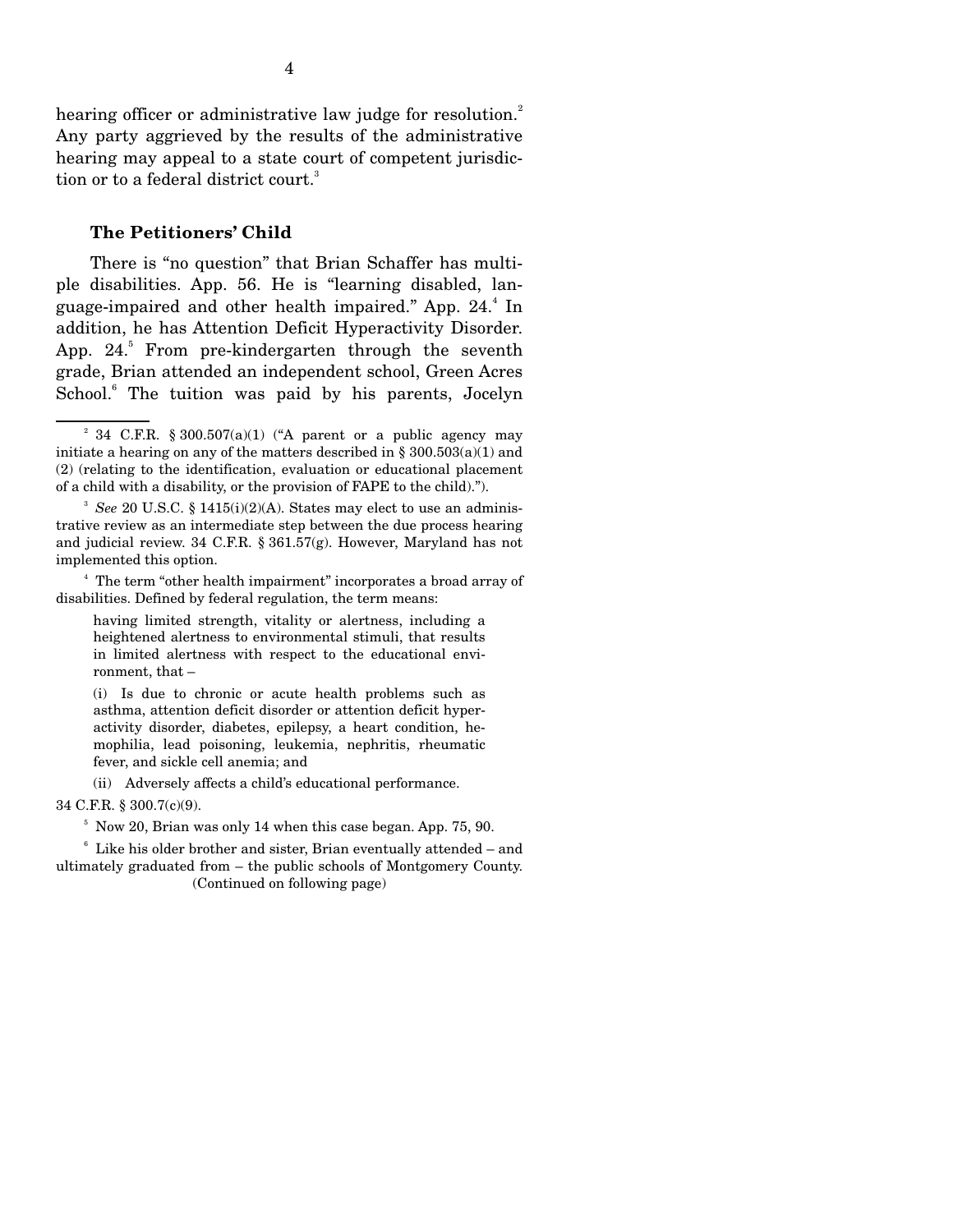Schaffer and Martin Schaffer. At Green Acres School, Brian had the benefit of small class size and significant accommodations, as well as extra services provided by his parents. Despite these services, he did not succeed. App. 24. In the fall of 1997, when Brian was in the seventh grade, Green Acres School concluded that he should attend a school that could more adequately accommodate his disabilities. App. 77. It was then that Brian's parents turned to the Montgomery County Public Schools ("the school district") and began to seek an appropriate placement for the following school year. App. 24.

 The school district agreed that, under the IDEA, it was obligated to provide Brian with special education and related services. Even so, the school district rejected the conclusions of the outside experts who had evaluated Brian and the recommendations of the Green Acres teachers who had worked with him. Instead, the school district accepted the rosier and less informed views of its own employees, who had never taught the child.<sup>7</sup> Thus, there was disagreement about the nature of Brian's disabilities and, as a result, there also was disagreement about the services he required.

However, given the initial failure of the school district to provide an adequate IEP, his public school attendance came several years after the events giving rise to this case, when the school district's reviewing team finally decided that Brian's parents and outside experts had been correct in their insistence that Brian needed small classes. *See* Record, Docket Entry 41 (Dec. of J. Schaeffer and Exhibits); Docket Entry 45 (Mot. for Sum. J. at 22 n.7).

<sup>7</sup> The ALJ later faulted the school district because "[its] experts made no effort to contact the Parents' experts and discuss [the] reports and recommendations [of the parents' experts]. Lack of contact by [the school district's] experts with the Parents' experts may have played a role in the failure by [the school district] to develop an IEP appropriate to the Child's educational needs and offer an appropriate placement." App. 114.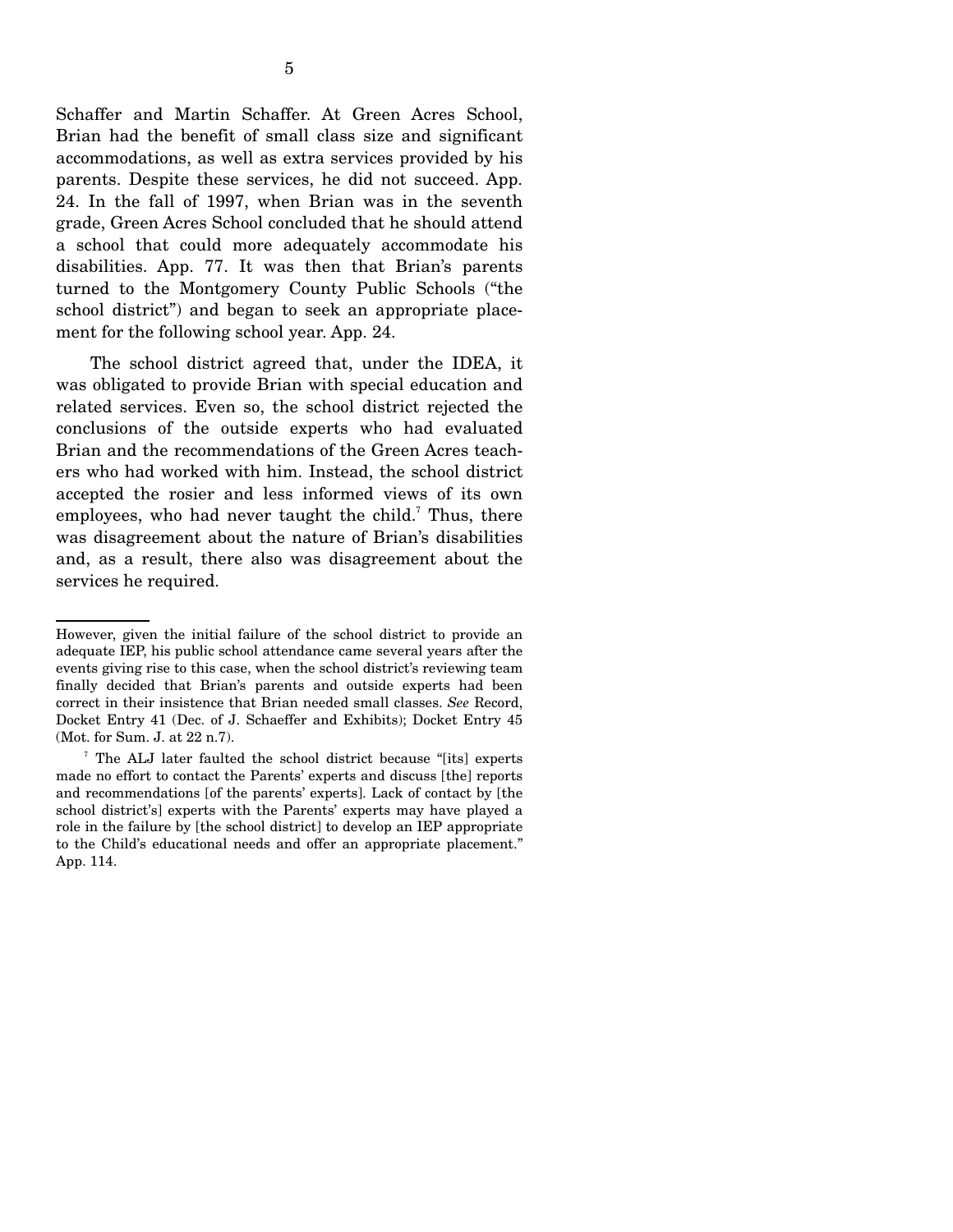According to the outside experts, Brian suffered from a "unique central auditory processing deficit." App. 108. Thus, he needed "small, self-contained special education classes" that would "minimize the distractions interfering with his ability to learn." App.  $25.8$  This finding was consistent with Brian's experience at Green Acres School, where he performed much more successfully in a class of 7 or 8 students than he did in his other classes, which did not exceed 15 to 16 students. *See* Record, Hearing of June 16, June 23, and July 2, 1998, before ALJ Stephen J. Nichols, Transcript 143, 530-31, 559, 574-77.

 By contrast, the school district's employees did not believe that Brian had a central auditory processing problem.<sup>9</sup> In their view, he only had a "mild speechlanguage disability" and, thus, did not need the more intensive accommodations recommended by the outside experts. App. 26. As a result, the IEP proposed by the school district called for Brian to be taught most of his academic subjects in a large classroom with 24-28 other students. For some subjects, the school district simply planned to place Brian in a regular classroom. App. 90. For other subjects, his classroom would use an "inclusion model" with two teachers, one of whom would work with 5- 6 special education students in the midst of the other students and larger setting. App. 87. The larger class size and "inclusion model" formed the centerpiece of the IEP offered by the school district. *See* App. 87-91.

 In light of Brian's severe learning deficits and the advice of those experts most familiar with him, the parents advised the school district that its IEP was "insufficient to meet his identified needs." Rejecting the proposed

<sup>&</sup>lt;sup>8</sup> A discussion of the outside experts by the ALJ appears at App. 78-80, 91, 103-109.

<sup>&</sup>lt;sup>9</sup> A discussion of the school district's experts by the ALJ appears at App. 83-84, 103-109.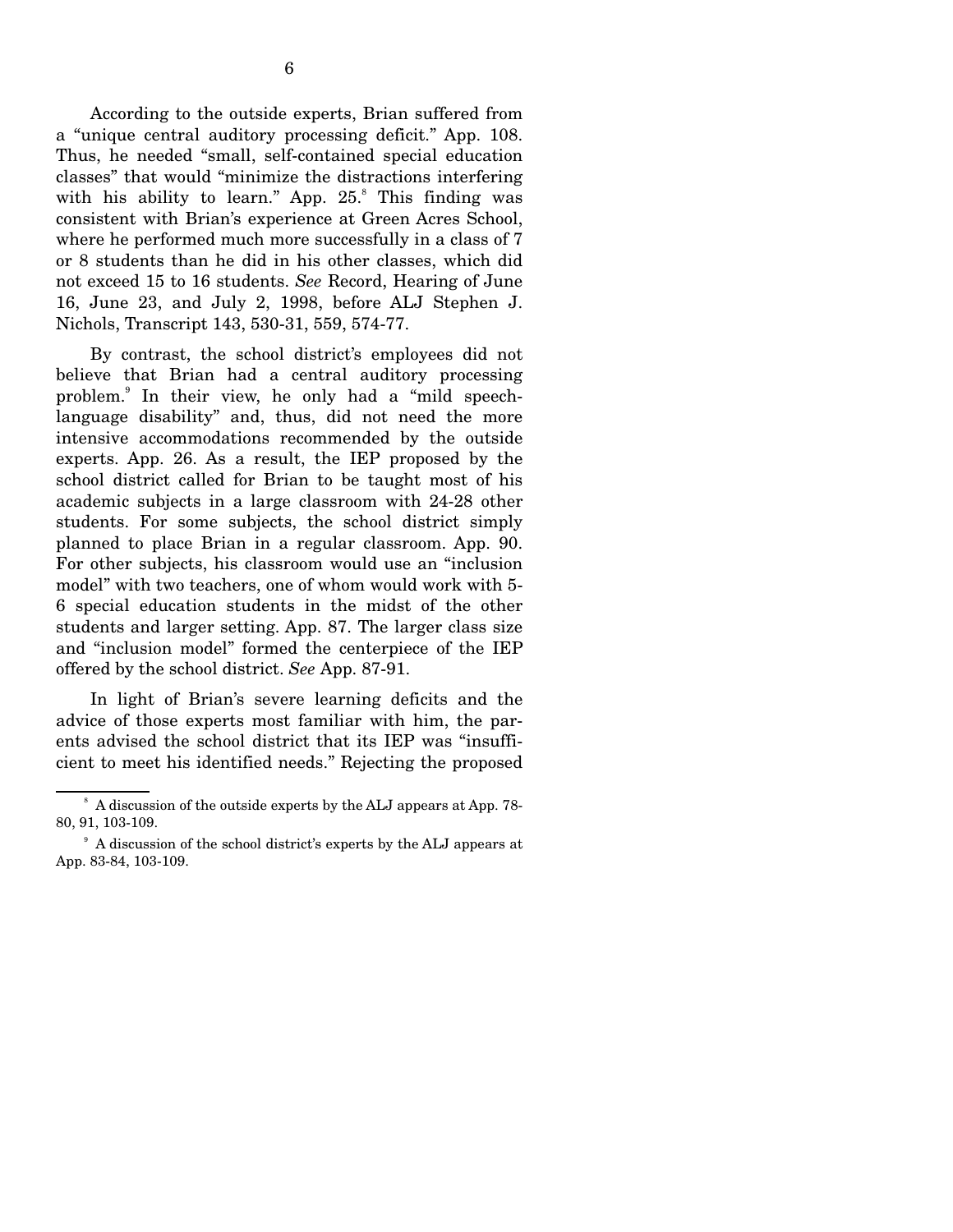trative due process hearing. App. 25. Anticipating a protracted dispute, they also enrolled Brian for the 1998- 99 school year at the McLean School, where they had previously reserved a space. McLean is a private school in Montgomery County that accommodates learning and language-disabled students in small classes. App. 25.

 Because the school district did not offer Brian an appropriate education in the public schools, Brian's parents sought reimbursement from the school district for the tuition and expenses they paid to the McLean School.<sup>10</sup> App. 22. *See School Comm. of Burlington v. Dep't of Educ.,*  471 U.S. 359, 369 (1985) (holding that IDEA authorizes a court "to order school authorities to reimburse parents for their expenditures on private special education for a child if the court ultimately determines that such placement, rather than a proposed IEP, is proper under the Act."). Brian's parents also pursued their claim in order to obtain a favorable decision that would enable their child to receive an appropriate education from the school district in the coming years.

## **The ALJ's First Decision**

 The administrative hearing lasted three days. As directed by the ALJ, each side filed briefs on the burden of proof. App. 57. Each side argued that the burden should be borne by the other. Each side also presented

<sup>&</sup>lt;sup>10</sup> Although Brian graduated from high school in 2003 and is no longer eligible for IDEA services, this case nonetheless presents a continuing controversy because petitioners seek reimbursement for the costs they incurred in providing their son the appropriate education services that the school district refused to provide. These costs total thousands of dollars for eighth grade alone. *See Zobrest v. Catalina Foothills Sch. District*, 509 U.S. 1, 4 n.3. (1993) (holding that claim for reimbursement preserves case as live controversy despite student's graduation).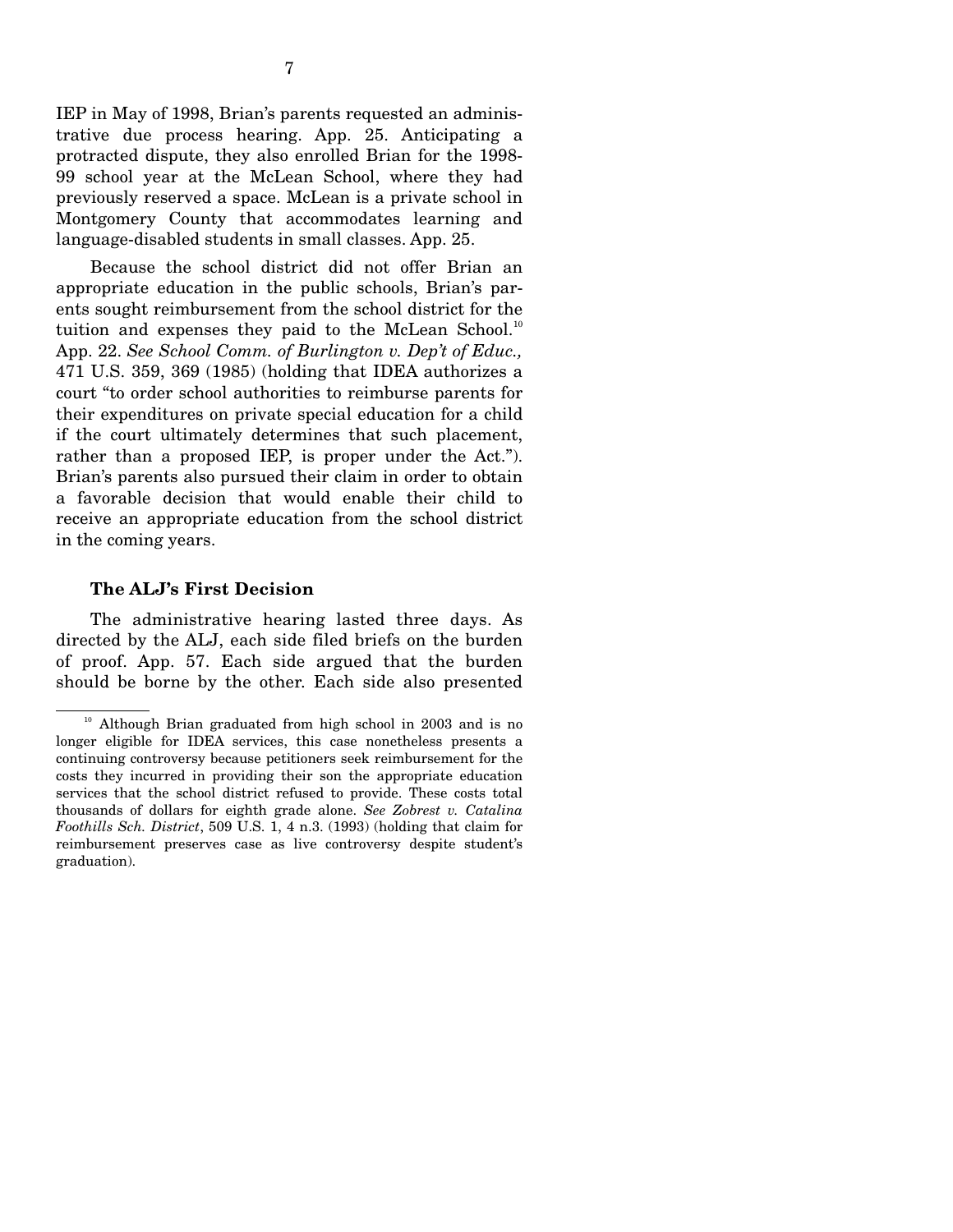expert testimony supporting its position on the merits. The outside experts, Brian's parents and educators from Green Acres School explained that the school district's plan was deficient; the school district's witnesses disagreed. After weighing the conflicting evidence, the ALJ concluded that the outcome of the case depended on which side had the burden of proof:

There are experts on both sides in this case who have testified with opposing points of view. The credentials of all of those experts, in their respective fields, were impressive. Because each side's experts have diverging views on the question of what the Child's needs were and which placement would afford the requisite educational benefit for the Child*, an assignment of the burden of proof in this case becomes critical*.

#### App. 144 (emphasis added).

 The ALJ recognized that "[t]here is no clear authority" on who bears the burden of proof and that "[t]he case law provides support for assigning that burden to either party." App. 144. Outlining a split that has now grown much wider, the ALJ noted that some circuits place the burden of proof on the school district. *Id*. On the other hand, he explained, other circuits place the burden on the parents. App. 144-45. Confronted by the conflicting authorities, the ALJ elected the latter course and concluded that "the *Parents* bear the burden of persuasion." App. 146 (emphasis added). Thus, the petitioners were required to show that the IEP prepared by the school district did not offer Brian a FAPE. Having thus imposed the burden of proof on Brian's parents – and viewing the burden as "critical" to the outcome – the ALJ then concluded that the parents had failed to meet their burden. App. 156. Thus, he ruled for the school district on the merits of the case, approving the school district's plan for Brian and denying the parents' request for tuition reimbursement. App. 157.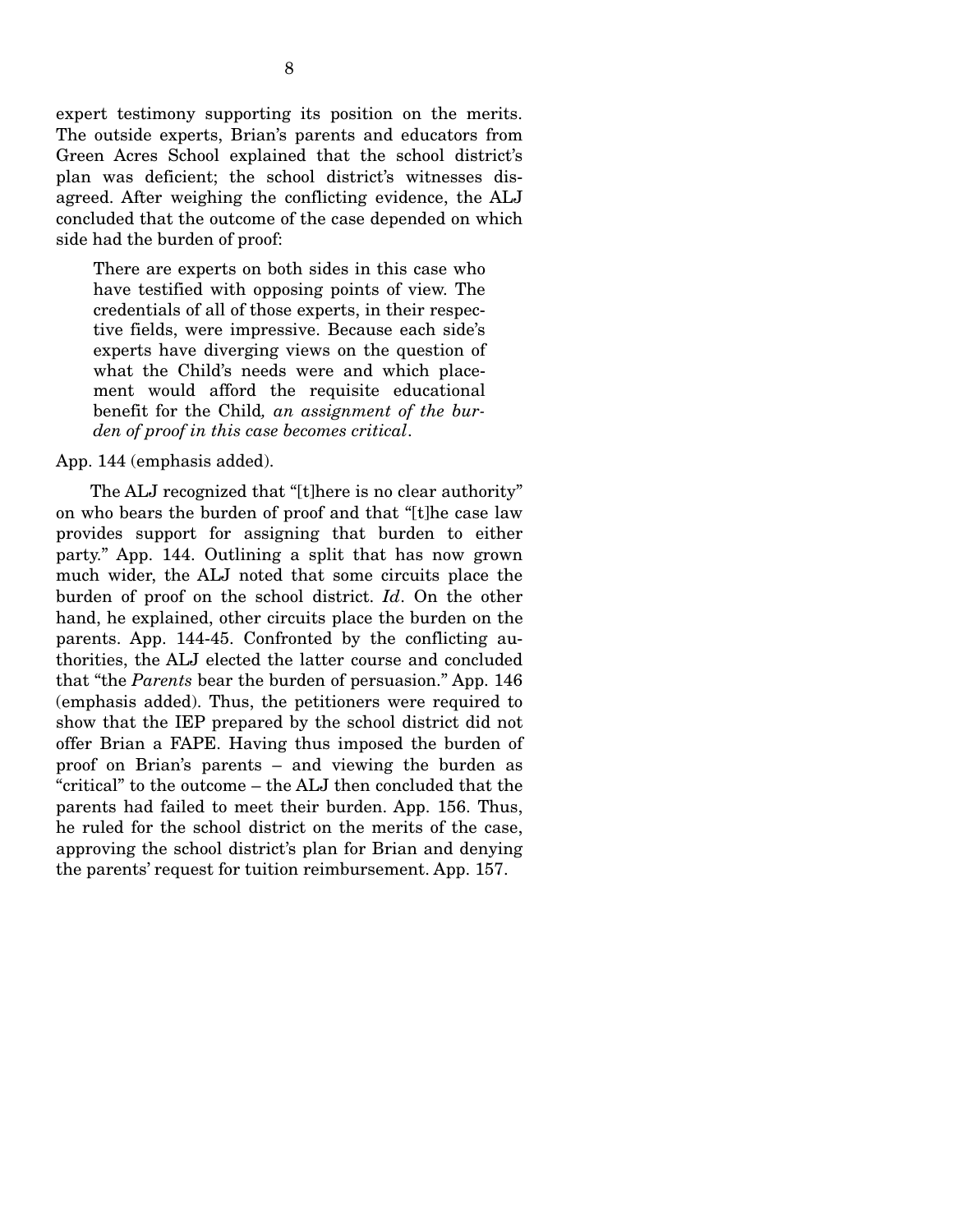#### **The District Court – First Decision**

 Brian's parents appealed the ALJ's decision to the United States District Court for the District of Maryland.<sup>11</sup> There they prevailed. Reversing the ALJ on the burden of proof issue, the district court placed the burden on the school district and remanded the case back to the ALJ for further proceedings under the corrected standard. In so ruling, the district court relied heavily on an IDEA case decided by the New Jersey Supreme Court, *Lascari v. Board of Education of Ramapo Indian Hills Regional High School District,* 560 A.2d 1180, 1188 (N.J. 1989).<sup>12</sup>

 *Lascari* is a seminal case explaining why the school district should *always* bear the burden of proof. Even so, on the facts before it, the district court found that it did not need to go so far as *Lascari*. Adhering to a middle course, the district court distinguished between two types of cases – those involving an *initial* IEP and those involving a proposed change to an *existing* IEP. With regard to an initial IEP, the district court ruled that *the school district* should have the burden of proof at the administrative hearing. However, where a party – either the parents or the school district – seeks to change an existing IEP, the burden at the due process hearing fairly lies with "the party seeking the change." App. 68. This distinction was later obliterated by the sweeping language of the Fourth

<sup>&</sup>lt;sup>11</sup> *See* 20 U.S.C. § 1415(i)(2)(A) ("Any party aggrieved by the findings and decision . . . [of an ALJ], shall have the right to bring a civil action . . . in any State court of competent jurisdiction or in a district court of the United States without regard to the amount in controversy."). It is this statute that provided the basis of jurisdiction for the original action in district court.

 $12$  All but ignored by the two judges forming the Fourth Circuit majority, *Lascari* figures prominently in the split among lower courts. *See infra* at 25.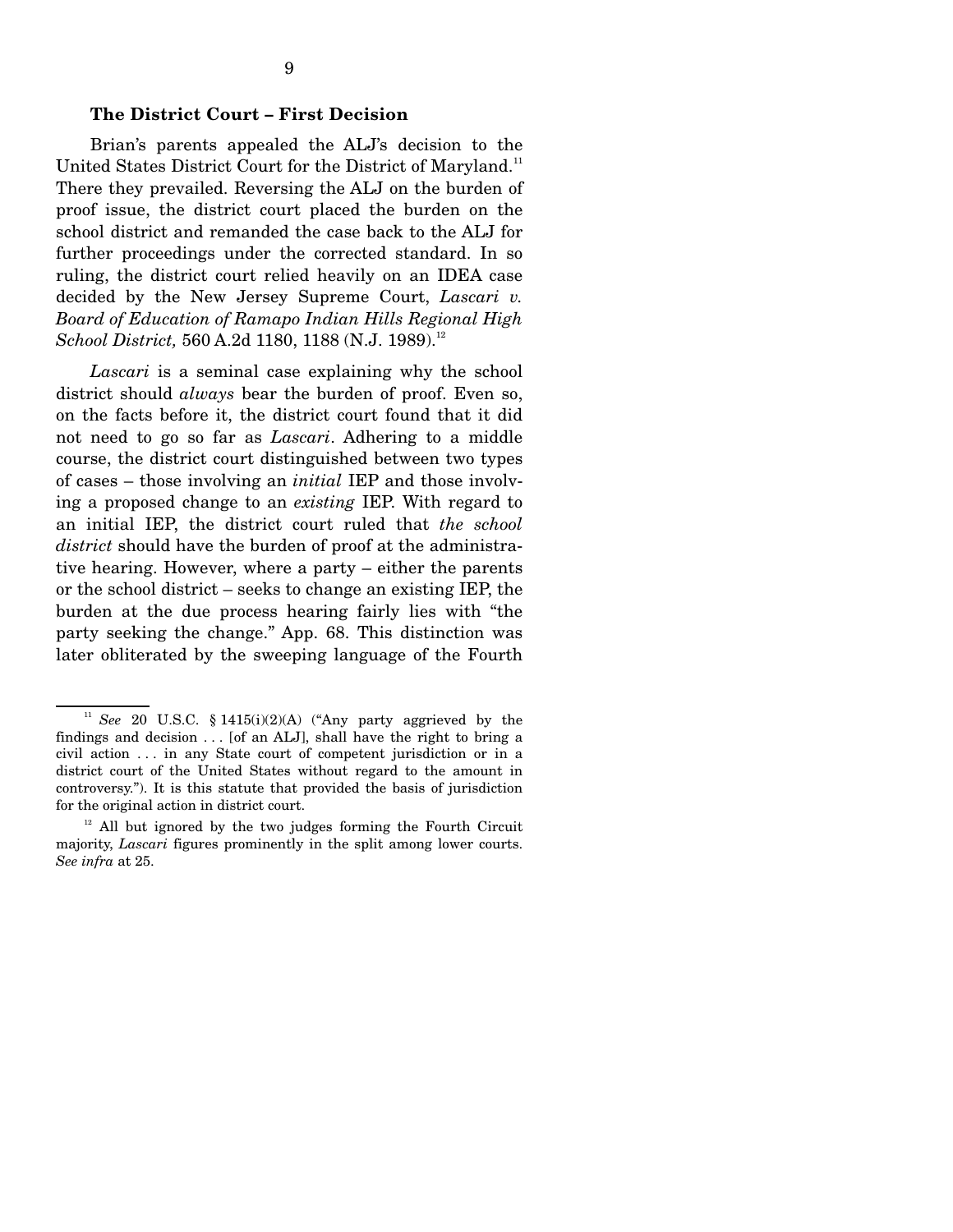Circuit, which apparently places the burden on the parents in *all* cases when they challenge a proposed IEP. *See infra* at 14.

#### **The ALJ's Second Decision**

 When the remanded case came back to the ALJ, no new evidence was presented. Thus, the "weight of the evidence" again "rest[ed] in equipoise." App. 105, 109. With the burden now shifted to the school district, the ALJ ruled for the parents, concluding that the IEP failed to provide Brian with meaningful educational benefit. App. 153. As the ALJ explained, "[Brian's] learning disability, his distractibility, and his auditory processing skills deficit dictate that he be in small classes for all his academic subjects; large classes are not appropriate for the Child." App.  $91.<sup>13</sup>$  Thus, the ALJ concluded:

[A]s a matter of law  $\dots$  [1] the April 6, 1998 IEP was not reasonably calculated to provide "significant learning" and "meaning[ful] educational benefit" and [2] the placement(s) offered by [the school district] were not appropriate and failed to afford the Child an opportunity for a FAPE for the 1998-1999 school year as required by [the] IDEA.

App. 115. Having ruled that the school district's plan was inadequate, the ALJ awarded the parents *half* of the tuition they expended to obtain an appropriate placement for Brian for the 1998-99 school year. App. 115. Neither

 $13$  The ALJ also determined that the "inclusion model" proposed by the school district actually would be counter-productive. App. 91. He also found that the school district's proposal fell short in other ways. For example, "[t]he IEP had no goals to address [Brian's] severe auditory deficit (perception of sound), which is responsible for his reading problem, and no goals to address his articulation problem." App. 91-92.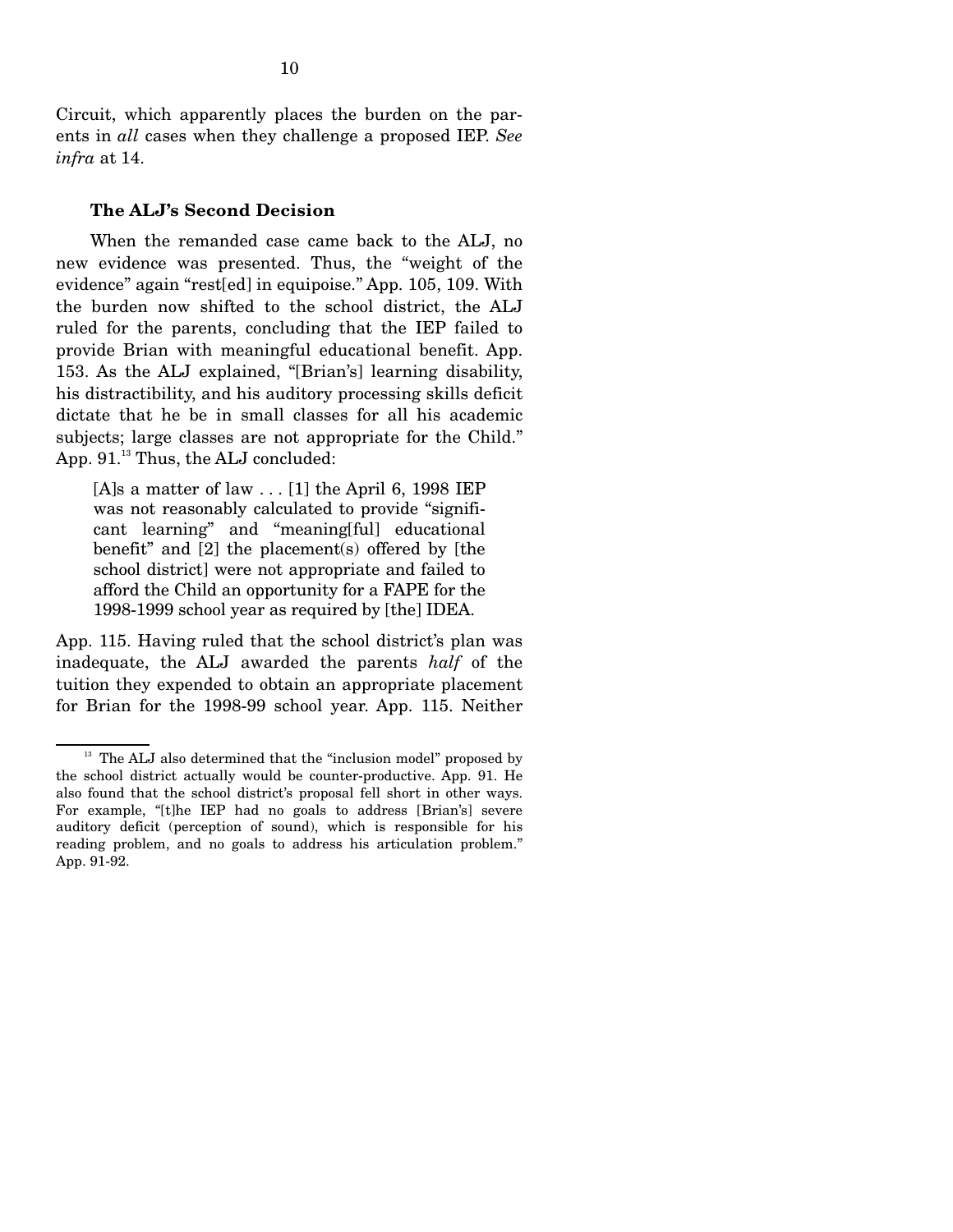side found this decision satisfactory, and both appealed to the district court.<sup>14</sup> Meanwhile, other proceedings were underway in the court of appeals.

#### **The Court of Appeals – First Decision**

 While the case was before the ALJ on remand, the school district was simultaneously appealing the district court's 2000 decision to the Fourth Circuit. Although not critical to the outcome, this stage of the litigation is significant because of the involvement of the United States. Filing an *amicus* brief in support of the parents, the United States argued that the burden should be placed on the school district.15 To do otherwise, the United States said, would "unhinge [the] statutory framework" created by Congress. Brief for *Amicus Curiae* United States ("U.S. *Amicus* Brief ") at 5, *Schaeffer v. Vance*, 2 Fed. Appx. 232 (4th Cir. 2001) (No. 00-1471). The government gave two overarching reasons for placing the burden of proof on the school district.

 First, the United States concluded that such an approach furthers the IDEA's goal of providing a free appropriate public education to children with disabilities. U.S. *Amicus* Brief at 6. As the government explained:

• "[A]llocating the burden of proof to the parents would undermine the IDEA's provisions that ensure parents meaningful participation in developing the IEP."

 $14$  As in the first appeal to the district court, the basis for jurisdiction was 20 U.S.C. § 1415(i)(2)(A). *See* n.11, *supra*.

<sup>&</sup>lt;sup>15</sup> The United States has not participated in later stages of the case.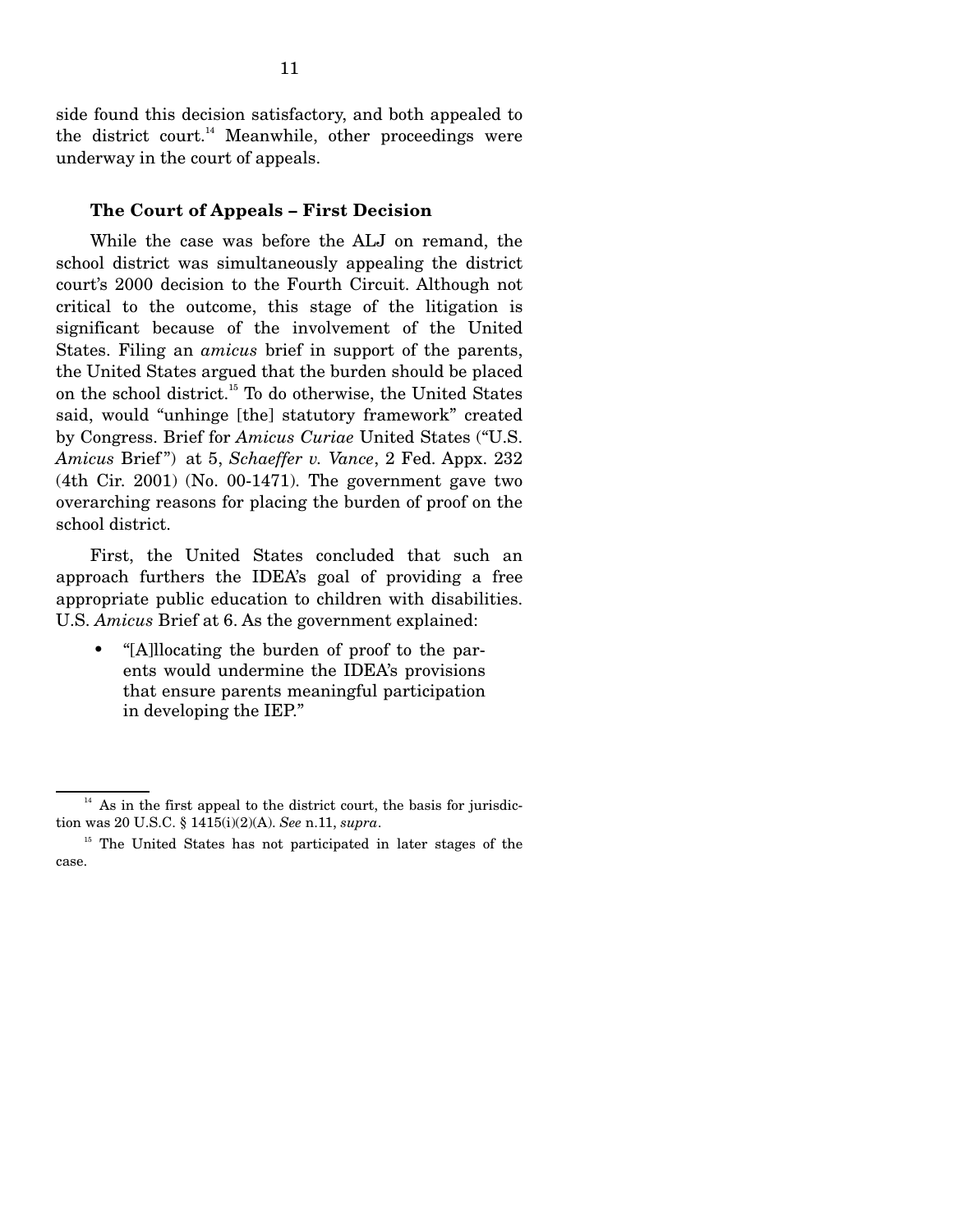- "[A]ssigning the burden of proof to the school is consistent with the IDEA's overall objective . . . by serving as an additional incentive for school officials to draft IEPs that provide FAPE to children with disabilities."
- "[B]ecause the IDEA contemplates that the school would take the lead in ... proposing an appropriate educational plan, it is entirely consistent with the statutory scheme to also require that the school be able to prove at the due process administrative hearing that the proposed IEP will provide FAPE to a child with a disability."

### *Id*. at 12.

 Second, the United States noted that principles of fairness support allocating the burden to the party with greater access to necessary evidence. U.S. *Amicus* Brief at 14. As the government explained:

[C]ourts have often allocated the burden of proof to the party other than the one challenging an agency action in order to accommodate statutory priorities or to protect certain interests, in accordance with the Supreme Court's general standard allowing burden shifting according to "policy and fairness based on experience."

*Id.* at 13-14 (quoting *Keyes v. School Dist. No. 1*, 413 U.S. 189, 209 (1973)). Protecting those interests in the context of the IDEA means placing the burden of proof on the school district because "the school is in a better position to prove the appropriateness of its proposed IEP." U.S.  $Amicus$  Brief at  $16.^{\scriptscriptstyle 16}$ 

16 The United States relied, in part, on Engel*, Culture, and Children with Disabilities*, 1991 Duke L. J. at 187-94 (arguing that parents are generally at a disadvantage vis-a-vis the school when (Continued on following page)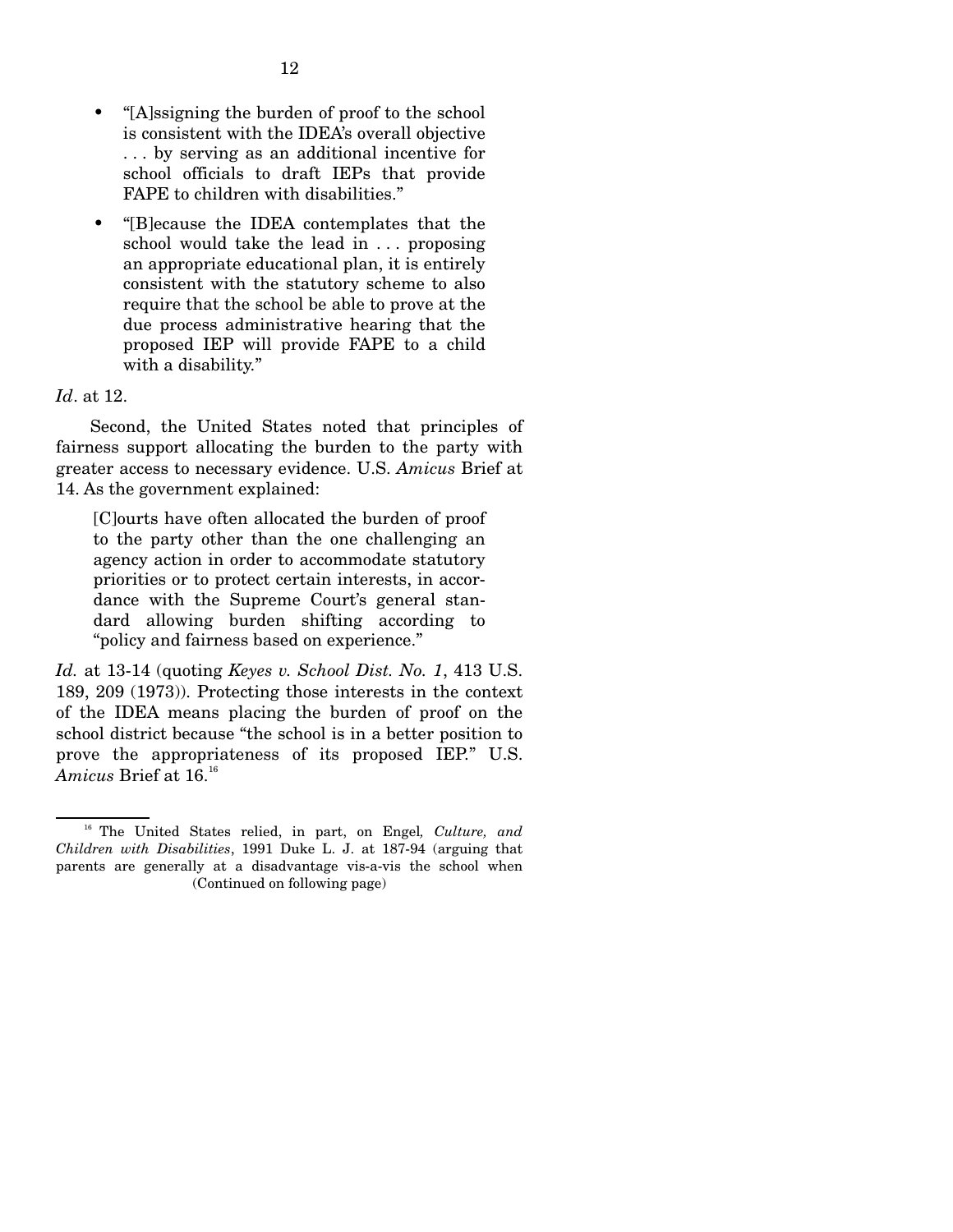By the time the court of appeals heard oral argument, the ALJ had already ruled in favor of the parents. Given this development, the court of appeals chose not to address the burden of proof until after the district court could hear an appeal from that ALJ ruling. Thus, the court of appeals vacated the district court's decision and remanded the case "with directions that any issue with respect to the proof scheme in this case be consolidated with the consideration on the merits." App. 52.

#### **The District Court – Second Decision**

 The case then came back before the district court, with the remand from the court of appeals linking up with cross-appeals from the ALJ's second decision. On crossmotions for summary judgment, $17$  the district court again ruled that, because the case involved "the parent's disagreement with an initial IEP," the school district had the burden of proof. The court supported the conclusion with the same rationale found in its first decision. App. 32. Concluding that the school district "did not provide Brian with FAPE for 1998-99," the court awarded the parents

disputes arise under IDEA because parents generally lack specialized training and because their views are often treated as "inherently suspect" due to the attachment to their child). U.S. *Amicus* Brief at 16.

 $17$  When an IDEA case is heard on appeal by a district court, the parties typically use cross-motions for summary judgment as the procedural mechanism to bring forward their competing claims for judgment based on the administrative record. This is so even when that record contains conflicting evidence. *See*, *e.g., Beth B. v. Van Clay,* 282 F.3d 493, 496 n.2 (7th Cir. 2002) ("Due to the unique procedural posture of these cases . . . summary judgment has been deemed appropriate even when facts are in dispute. . . ."); *L.B. v. Nebo Sch. Dist.,* 379 F.3d 966, 974 (10th Cir. 2004) (same); *Loren F. v. Atlanta Indep. Sch. Sys*., 349 F.3d 1309, 1313 (11th Cir. 2003) (same). Use of this procedure is not an issue in this case.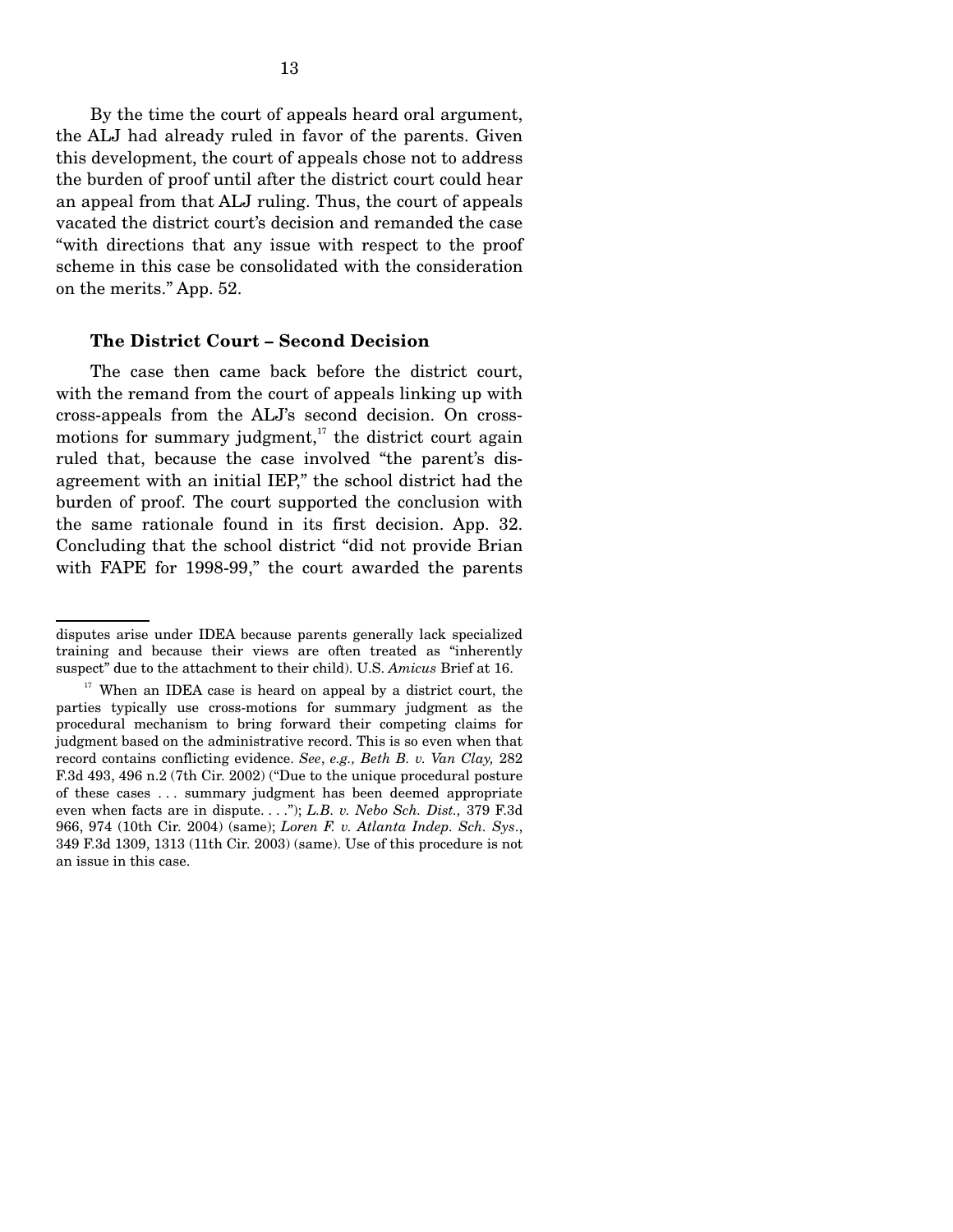full reimbursement for the tuition they paid in the 1998-99 school year. App. 41, 47. The school district then appealed to the Fourth Circuit, challenging the allocation of the burden of proof.

#### **The Court of Appeals – the Decision at Issue**

 On appeal, the Fourth Circuit noted that the circuits are deeply split on how to allocate the burden of proof in administrative hearings under the IDEA. According to the panel majority, "[t]hree circuits assign the burden to the parents, and four (perhaps five) assign it to the school system." App. 7. Siding with the minority view, the divided panel reversed the district court and held – without qualification – that "parents who challenge an IEP have the burden of proof in the administrative hearing." App. 16.

 In reaching this result, the panel majority began by recognizing a general principle governing the allocation of burdens of proof. It said: "Although 'the *natural tendency* is to place the burden[ ] on the party desiring change' or seeking relief, *other factors* such as policy considerations, convenience, and fairness may allow for a different allocation of the burden of proof." App. 6 (emphasis added) (quoting J. Strong, *McCormick on Evidence* § 337 (5th ed. 1999)). Despite the precedents and "other factors" urged by Brian's parents, the majority "[saw] no reason to depart from the general rule that a party initiating a proceeding bears [the] burden [of proof]." App. 15. Thus, it ruled for the school district and remanded the case back to the district court.

 Judge Luttig dissented. Starting with the same general principle as the panel majority, he reached the diametrically opposite result. In his view, "[e]ach of these 'other factors' – policy, convenience and fairness – weigh against the assignment of the burden of proof to the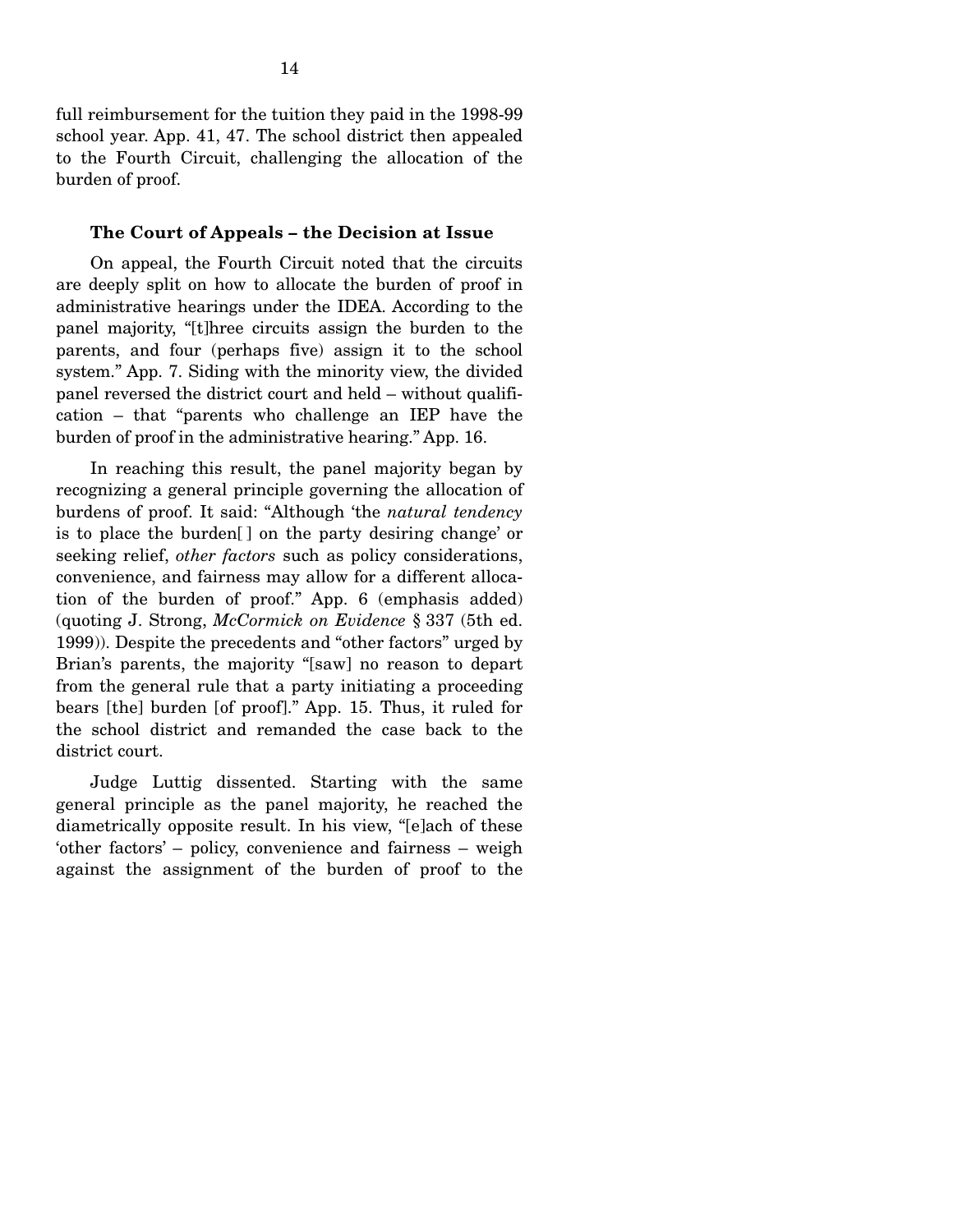parents. . . ." App. 17. Agreeing with the district court, he concluded that "the school district – and not the comparatively uninformed parents of the disabled child – must bear the burden of proving that the disabled child has been provided with the statutorily required appropriate educational resources." App. 16.

 Judge Luttig also criticized the majority for being "unduly influenced" by the knowledge and sophistication of Brian's parents. App. 20. He explained that, for the "vast majority" of parents with disabled children, the IEP proposed by the school district will be "resistant to challenge" and IDEA procedures "will likely be obscure if not bewildering." *Id*. Moreover, unlike many other civil rights statutes, the IDEA "imposes an *affirmative obligation* on the nation's school systems to provide disabled students with an enhanced level of attention and services." App. 18 (emphasis in original). Judge Luttig's recognition of this affirmative obligation dovetails with congressional finding that minority children with disabilities face special challenges. *See* 20 U.S.C. § 1415(c)(8)(A) ("[G]reater efforts are needed to prevent the intensification of problems connected with mislabeling and high dropout rates among minority children with disabilities."). Thus, "[w]ith the full mix of parents in mind," and realistically assessing the opposing parties relative abilities to present evidence and prove their case, Judge Luttig dissented from the panel majority. App. 20. Aligning himself instead with the majority of circuits, he concluded that "the proper course is to assign the burden of proof in due process hearings to the school district." *Id*.

 Following the panel decision, the court of appeals denied a petition for rehearing *en banc*. App. 164. Upon remand, the district court stayed further proceedings pending disposition of this petition. App. 163.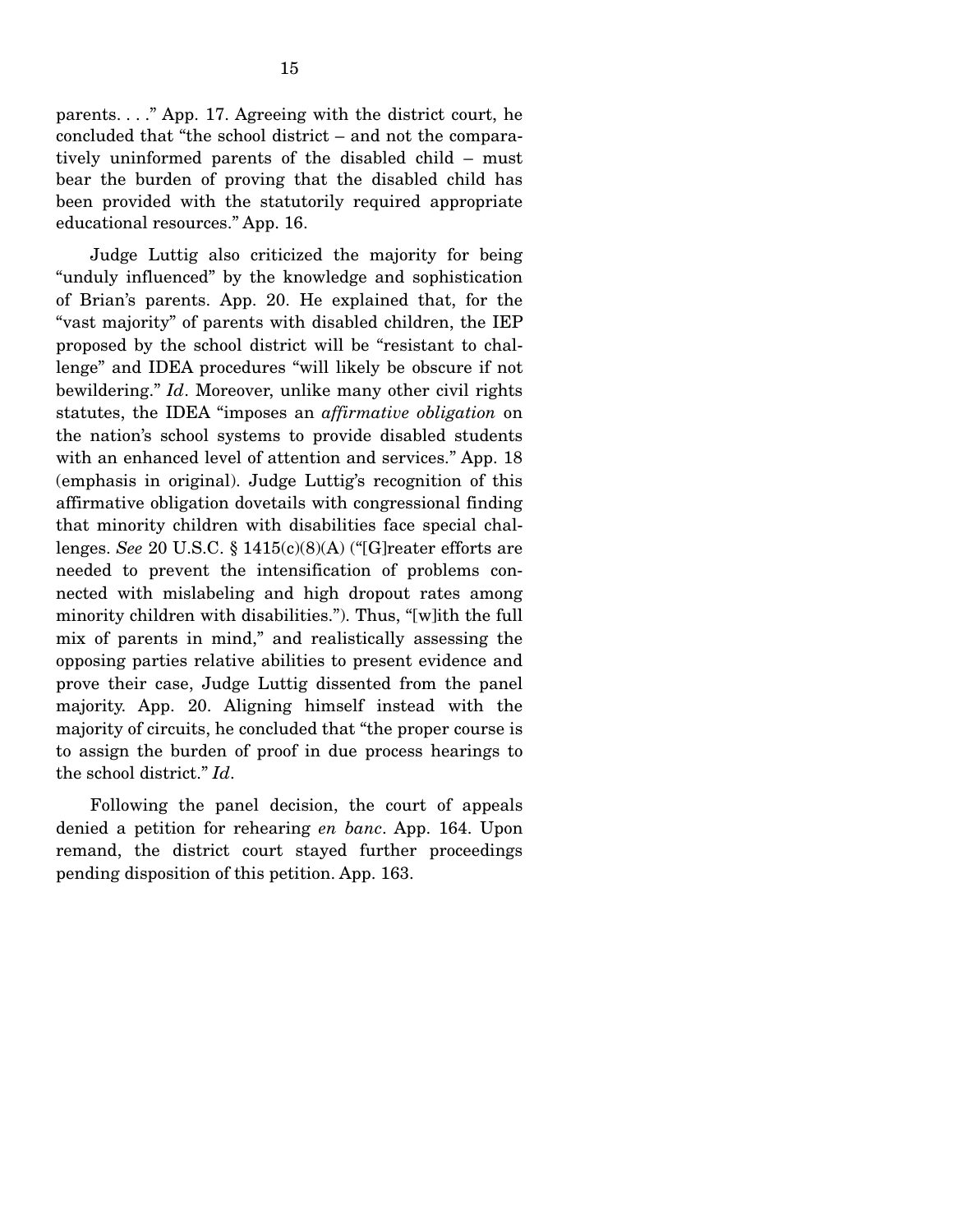### **REASONS WHY THE WRIT SHOULD BE GRANTED**

### **"[I]t is doubtful that any child may reasonably be expected to succeed in life if he is denied the opportunity of an education."**

#### *Brown v. Board of Education***, 347 U.S. 483, 493 (1954).**

 This case implicates the right of parents to obtain a free appropriate public education for their children with disabilities. It is a right once denied by many local school districts, but now firmly grounded in federal law – the IDEA. It is, however, a right that is meaningful only if parents are able to hold local school districts accountable at the administrative hearings that are made available under that law.

 The ability of parents to hold school districts accountable is greatly affected by the answer courts have given to the question presented by this petition: which side has the burden of proof? Do the parents bear that burden? Or, is it more appropriate to place that burden on the school districts, which have the expertise to explain their decisions as well as an affirmative obligation to provide disabled children with education programs tailored to their individual needs?

 It is a question that the IDEA does not explicitly address and on which the lower courts have given conflicting answers. The majority rule – adopted by six circuits and by the Supreme Court of New Jersey – is that the burden is rightfully placed on the school district. The minority rule – now adopted by four circuits – places the burden of proof on the parents. It is a question that this Court should now address.

 There are three reasons why this petition should be granted. First, the lower courts are deeply divided on an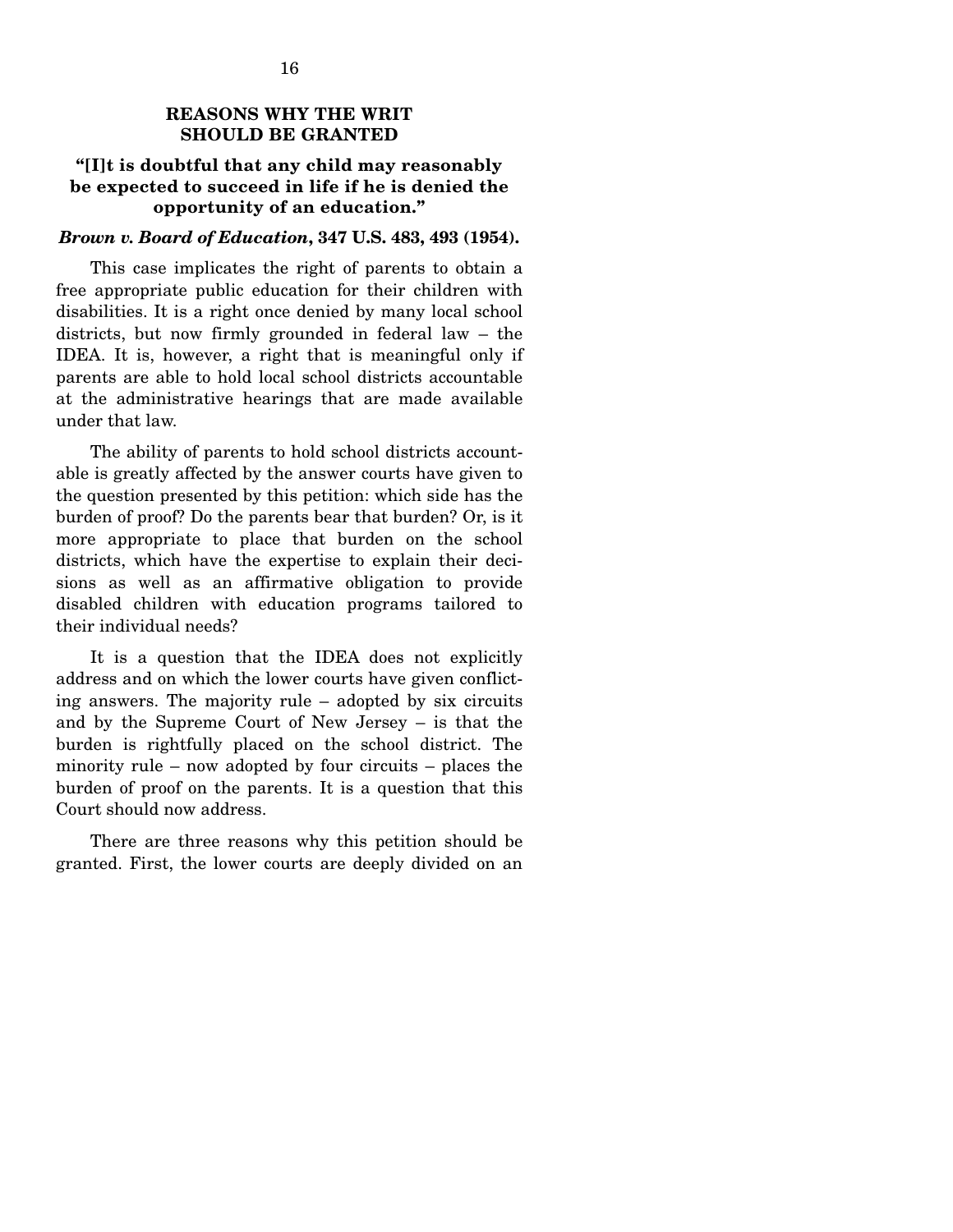issue of federal law. This fact alone makes this petition a worthy candidate for certiorari. Sup. Ct. Rule 10(a). Second, the issue is an important one, implicating the civil rights of those parents and children who depend upon the IDEA to obtain real educational opportunity. More than 3,000 administrative hearings are held under the IDEA each year. Many more are requested but ultimately cancelled when parents assess the difficulty of the process. And still many more children are affected by the parties' awareness of who will bear the burden of proof if negotiations fail. Third, this petition presents an ideal vehicle for resolving the issue. The split is mature. The case is not cluttered by collateral issues. The decision below – with its majority opinion and its dissent by Judge Luttig – neatly

### **I. THE DECISION BELOW EXACERBATES A MAJOR SPLIT AMONG THE CIRCUITS.**

frames the issue for resolution by this Court.

 Ten circuits have addressed the question presented by this petition. Four circuits – now including the Fourth Circuit – have ruled that the burden of proof rests on the disabled child's parents. Six circuits have ruled that the burden rests on the school district. Additionally, in a decision distinguished by its depth of analysis, the New Jersey Supreme Court has placed the burden of proof on the school district. This is a deep split that should be resolved by this Court.

### **Courts Placing the Burden on Parents –**

 Before adding its own decision to the list, the Fourth Circuit recognized that three circuits place the burden of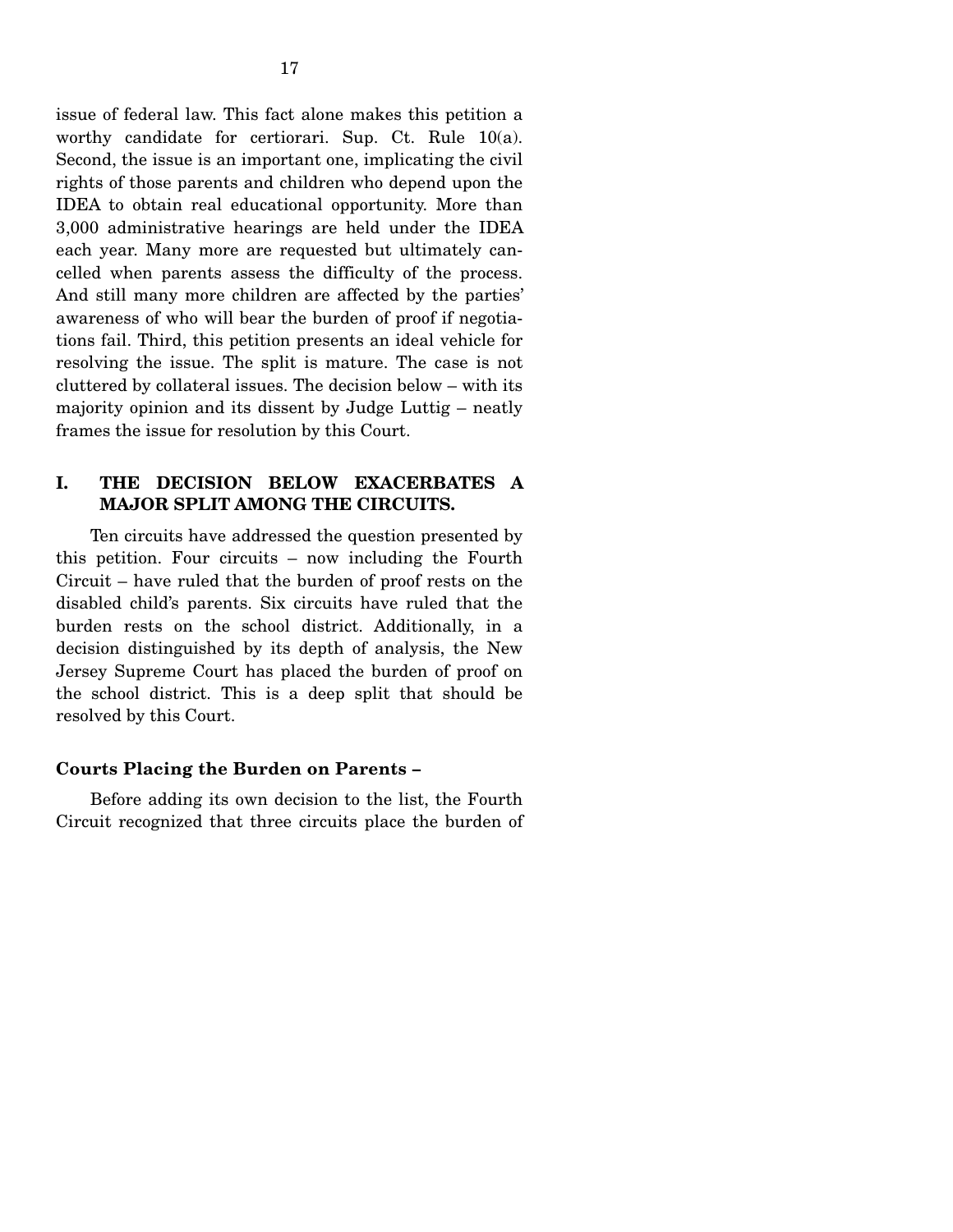proof on the parents in administrative hearings under the IDEA.18 These circuits are the Fifth, Sixth and Tenth.

 **Fifth Circuit** – The first decision by the court of appeals addressing the burden of proof was *Tatro v. Texas*, 703 F.2d 823, 830 (5th Cir. 1983), *aff 'd in part and rev'd in part sub nom., Irving Indep. Sch. Dist. v. Tatro*, 468 U.S. 883 (1984).<sup>19</sup> There the Fifth Circuit actually placed the burden on the *school district* because it was the party seeking to change a previously agreed-upon IEP. As the court explained:

[B]ecause the IEP is jointly developed by the school district and the parents, fairness requires that the party attacking its terms should bear the burden of showing why the educational setting established by the IEP is not appropriate. Since the school district has not even attempted to do so, its argument must be rejected. . . .

*Tatro*, 703 F.2d at 830. In other words, *Tatro* treated the IEP as presumptively correct because it represented a bilateral agreement.

 Three years later, the Fifth Circuit decided *Alamo Heights Independent School District v. State Board of Education,* 790 F.2d 1153 (5th Cir. 1986). Like *Tatro*, the

<sup>&</sup>lt;sup>18</sup> The federal law now known as the IDEA has been known by other names since it was first adopted in 1975, including the Education of the Handicapped Act (EHA) and the Education of All Handicapped Children Act (EAHCA). For the sake of consistency, this petition refers to the federal law as "the IDEA," even when the cited case uses one of the law's former names. This approach mirrors the one followed implicitly by the decision below and followed by other circuits as well. *See, e.g., Covington v. Knox County Sch. Sys*., 205 F.3d 912, 915 n.2 (6th Cir. 2000) (explicitly adopting this approach to statutory nomenclature).

 $19$  The burden of proof was not an issue addressed by this Court when it ruled in the *Tatro* case.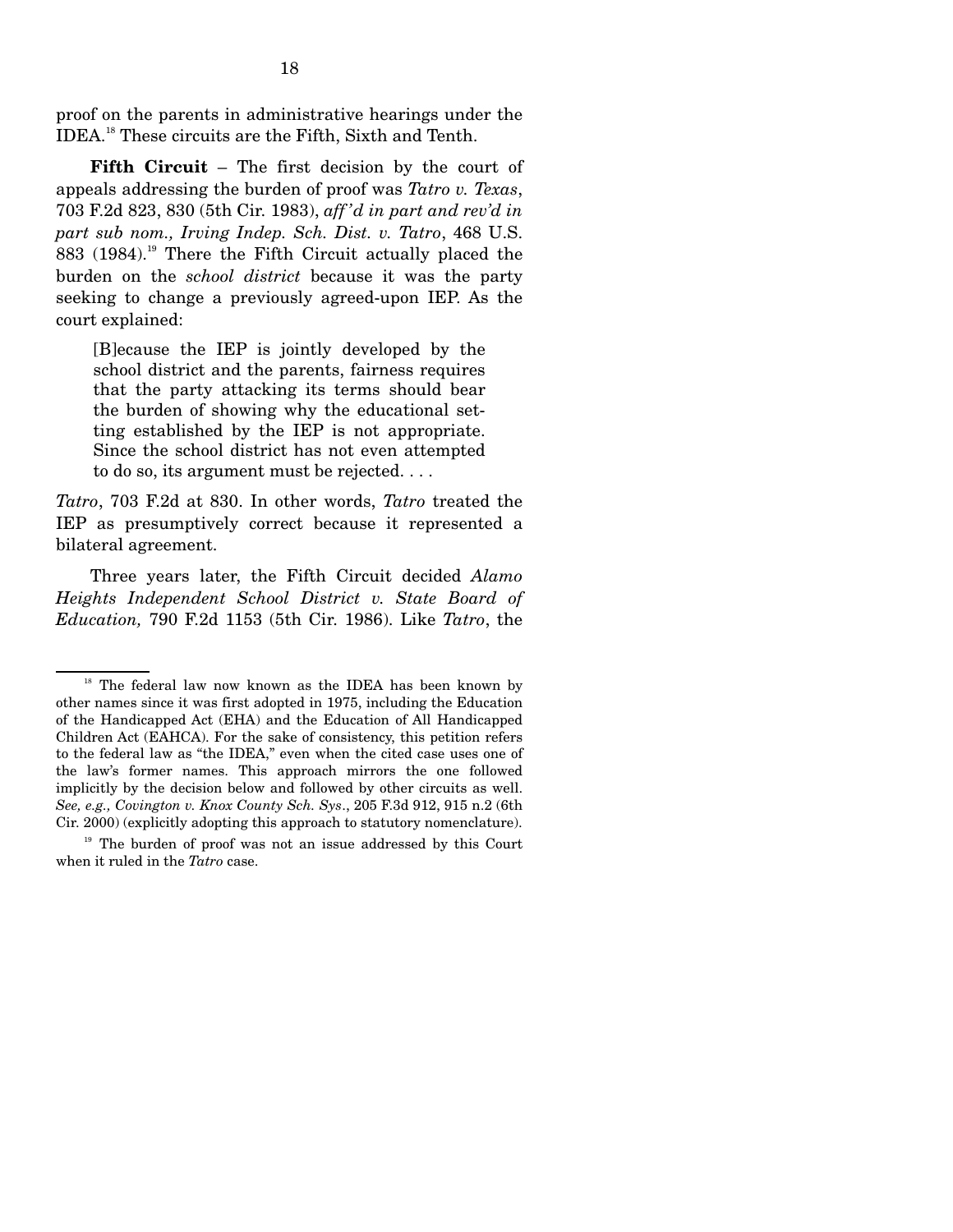*Alamo Heights* case involved an attempt to modify an existing IEP; however, this time it was the parents who sought the change, and it was the parents who bore the burden. The Fifth Circuit declared:

[T]he Act creates a "presumption in favor of the education placement established by [a child's] IEP," and "the party attacking its terms should bear the burden of showing why the educational setting established by the IEP is not appropriate."

*Id.* at 1158 (quoting *Tatro*, 703 F.2d at 830) (second brackets added by Fifth Circuit). Although the Fifth Circuit explained its decision by quoting from *Tatro*, it failed to recognize that a major change was afoot. In *Alamo Heights*, the rationale for treating an IEP as presumptively correct was fundamentally altered. Where *Tatro* relied on the fact that the IEP was "jointly developed by the school district and the parents," *Alamo Heights* relied on what it called "the expertise of local education authorities." 790 F.2d at 1158. In other words, under *Alamo Height*s, an IEP must be treated as presumptively appropriate simply because the school district *says* it is appropriate. Bilateralism has been replaced by unilateralism. As a result, the Fifth Circuit is now among those circuits that always impose the burden of proof on parents.

 **Sixth Circuit** – The burden of proof was first addressed by the Sixth Circuit in a pair of 1990 cases: *Cordrey v. Euckert*, 917 F.2d 1460 (6th Cir. 1990), and *Doe v. Defendant I,* 898 F.2d 1186 (6th Cir. 1990). Standing by themselves, these cases appear to say that the burden should be placed on whichever party – the parents or the school district – seeks to change a previously agreed-upon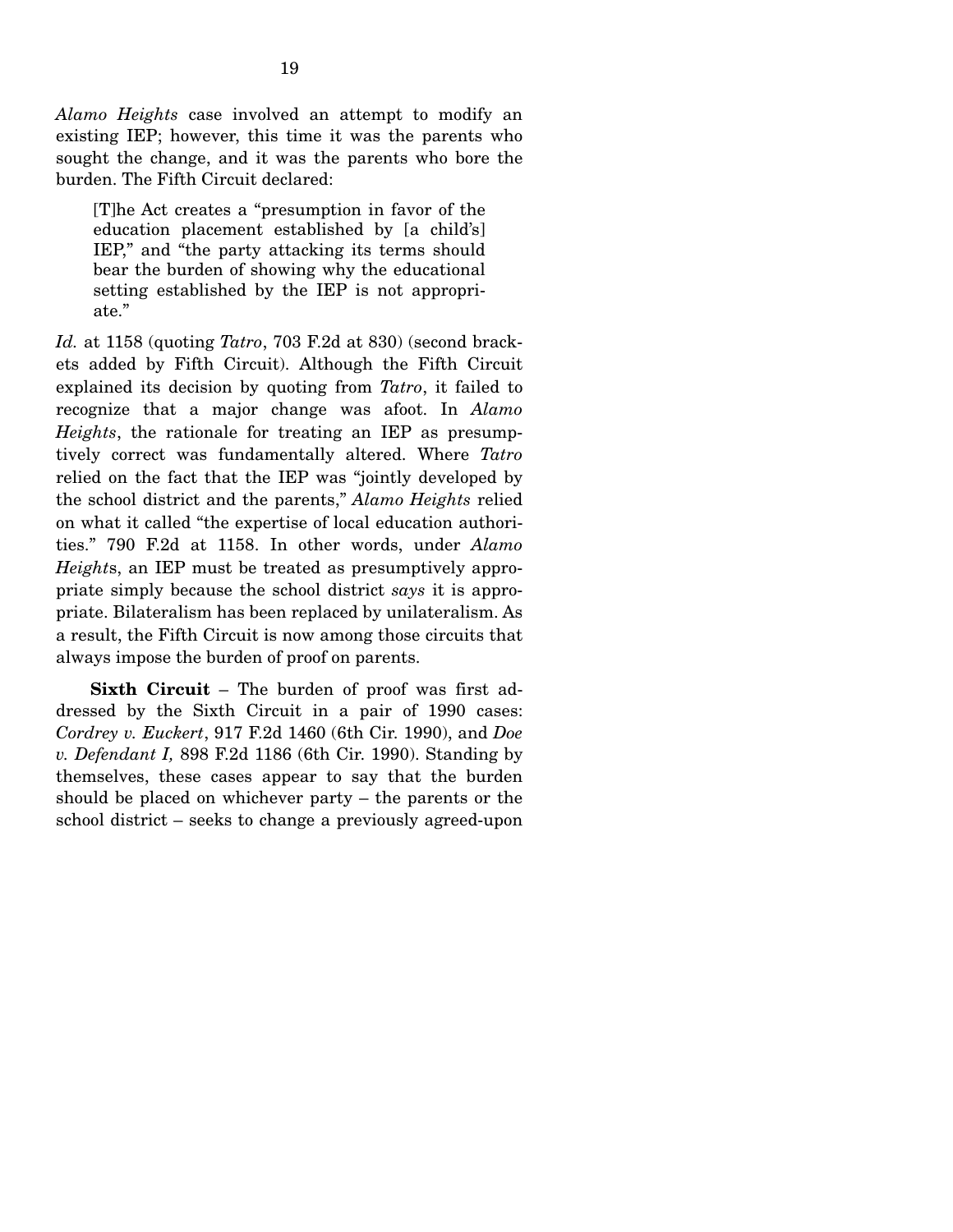IEP.<sup>20</sup> However, the Sixth Circuit later relied on these decisions to impose the burden on parents even where there was no previously existing IEP. According to the court, "[the child] and his parents bear the burden of proving by a preponderance of the evidence that the IEP devised by the Board is inappropriate." *Doe v. Bd. of Educ. of Tullahoma City*, 9 F.3d 455, 458 (6th Cir. 1993) (citing *Cordrey*, 917 F.2d at 1469; *Doe*, 898 F.2d at 1191) (emphasis added). Thus, while the rationale for its position is unclear, $^{21}$  the Sixth Circuit is plainly among those circuits that place the burden of proof on the parents.

 **Tenth Circuit** – In *Johnson v. Independent School District No. 4*, 921 F.2d 1022, 1026 (10th Cir. 1990), the Tenth Circuit said that "the burden of proof in these [IDEA] matters rests with the party attacking the child's individual education plan." *Id.* at 1026. In explaining the reason for its position, the Tenth Circuit did no more than quote from the Fifth Circuit's opinion in *Alamo Heights*, not recognizing that *Alamo Heights* distorted the rationale previously used by the Fifth Circuit in *Tatro*. *See supra* at

<sup>20</sup> *See, e.g.*, *Cordrey*, 917 F.2d at 1469 ("Under this rule, [the child] and his parents would bear the burden of proof since they seek to add [extended school year] services to his IEP."); *Doe,* 898 F.2d at 1191 ("because the IEP is jointly developed by the school district and the parents, fairness requires that the party attacking its terms should bear the burden of showing why the educational setting established by the IEP is not appropriate") (quoting *Tatro,* 703 F.2d at 830).

<sup>&</sup>lt;sup>21</sup> The decision below suggests that the Sixth Circuit imposes the burden on parents with respect to "both . . . procedural and substantive deficiencies" because that is the "traditional burden of proof." App. 7 (quoting *Cordrey*, 917 F.2d at 1466). However, a close reading of the cited passage shows that the "traditional" comment applies *only* to procedural compliance – not substantive compliance. Thus, the rationale for the Sixth Circuit's position on the burden of proof for substantive deficiencies remains elusive, and the Fourth Circuit's reliance on that position remains unpersuasive.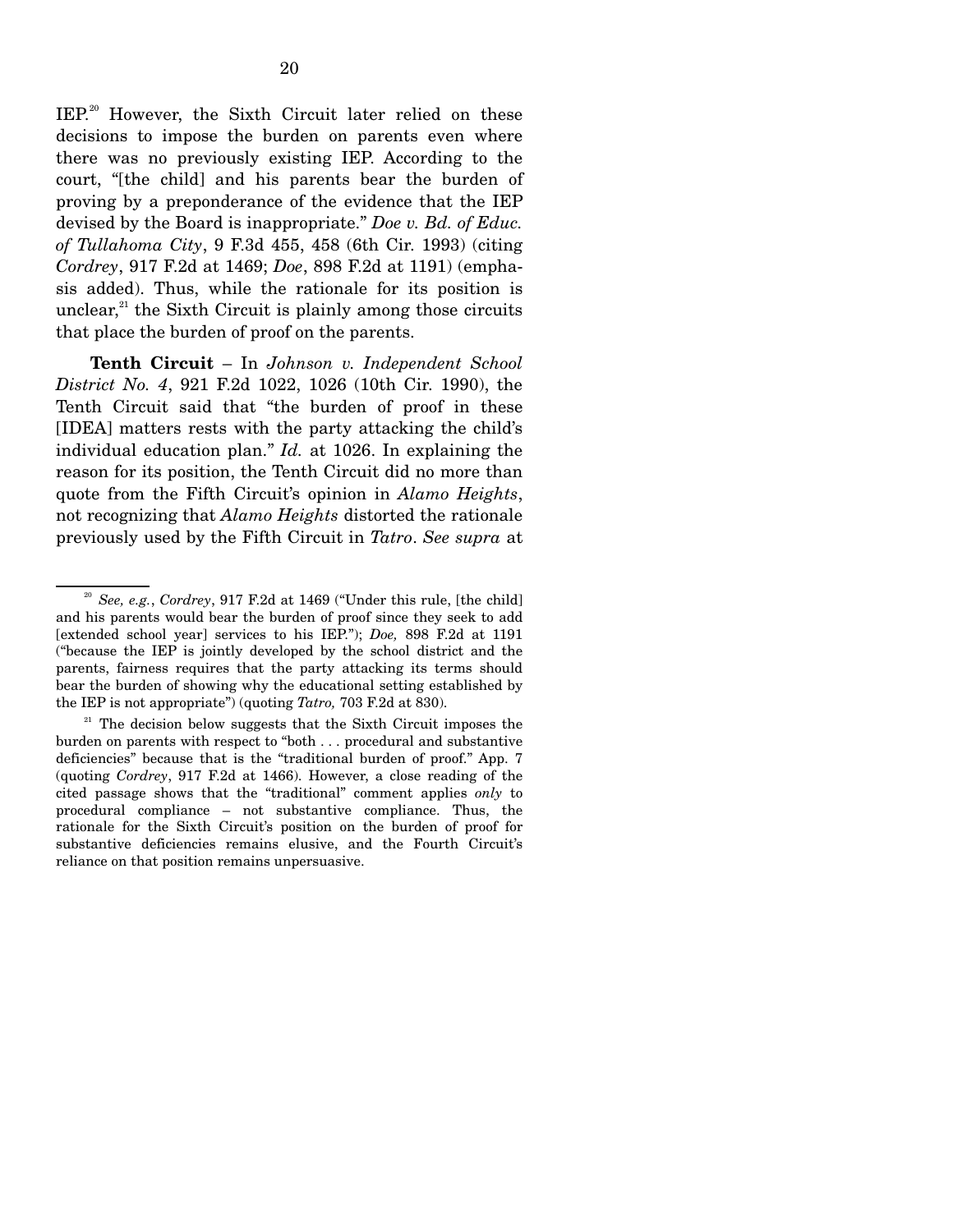19. While thus adding to the number of circuits embracing the minority position, *Johnson* adds nothing to the persuasiveness of that position. $22$ 

#### **Courts Placing the Burden on the School District –**

 The Fourth Circuit said that four – "perhaps five" – circuits place the burden of proof on the school district. App. 7. These circuits include the Second, Third, Eighth, Ninth and District of Columbia Circuits. Not mentioned by the Fourth Circuit is the Seventh Circuit, which has also said that the school district bears the burden of proof. Noted but not discussed by the Fourth Circuit is the decision by the New Jersey Supreme Court in *Lascari*, which also places the burden of proof on the school district. App. 9. Each of these seven jurisdictions will be discussed in turn.

 **Second Circuit** *–* In *Walczak v. Florida Union Free School District,* 142 F.3d 119 (2d Cir. 1998), the court placed the burden of proof on the school district. As it explained:

Parents who are dissatisfied with a proposed IEP may file a complaint with the state educational agency. . . . Complaints are resolved through an

 $22$  In a later case, the Tenth Circuit left open the possibility that the school district might bear the burden of proof where it is the party seeking to change a *previously agreed-upon* IEP. *See Murray v. Montrose County Sch. Dist. RE-1J*, 51 F.3d 921, 930 (10th Cir. 1995) (noting that, given its disposition of the case, the court "need not decide" whether "the District bore the burden of proving that [an agreed upon placement] had become inappropriate for [the child] and that a change . . . was therefore necessary"). While this aspect of the burden of proof is not implicated by the facts of Brian's case, the Tenth Circuit's reservation on this point underscores the inappropriateness of the sweeping language used by the court of appeals in establishing a rule for the Fourth Circuit.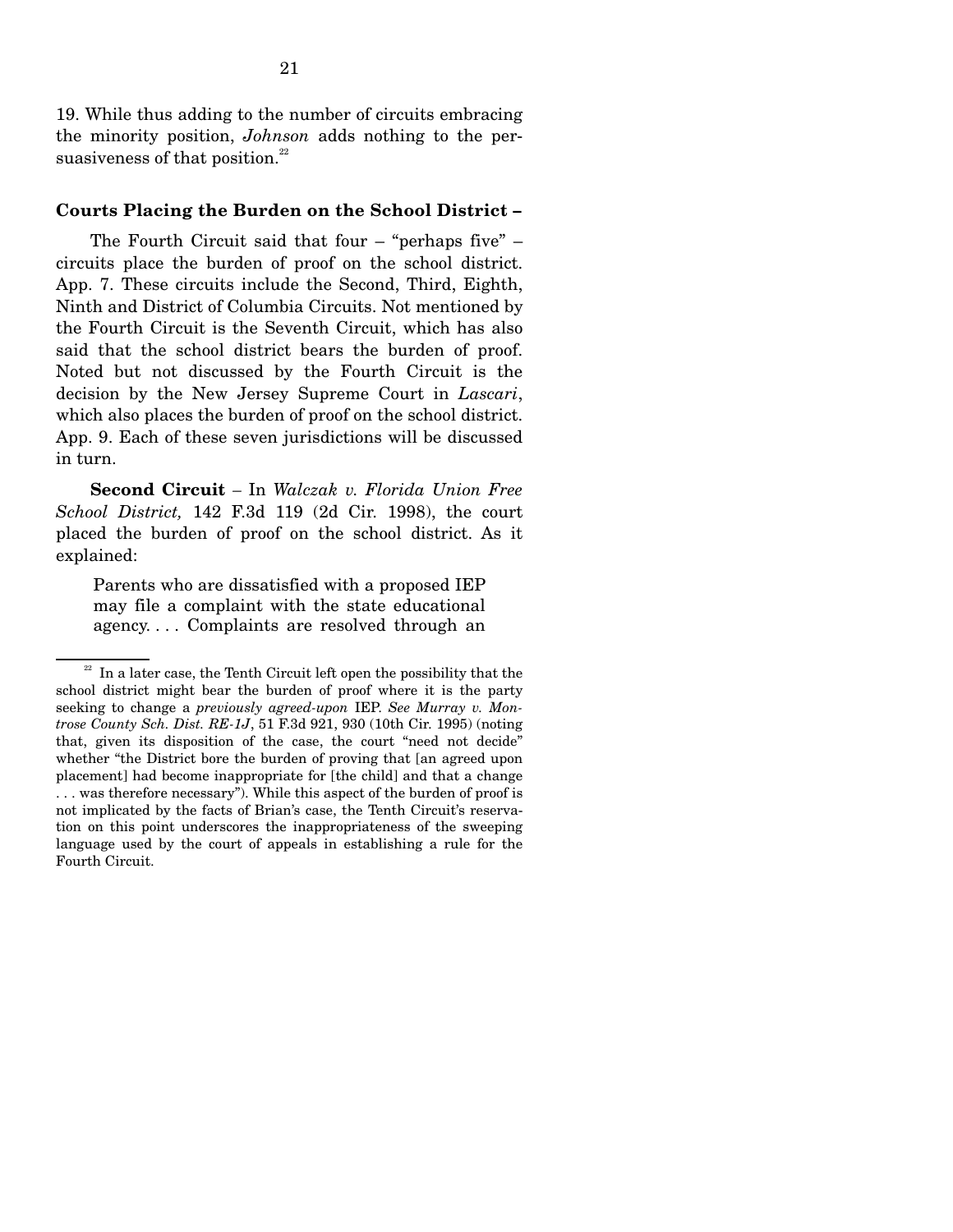"impartial due process hearing" . . . at which *school authorities have the burden* of supporting the proposed IEP. . . .

*Id.* at 122 (emphasis added). In imposing the burden on the school district, the Second Circuit relied on a series of administrative decisions including *Matter of the Application of a Handicapped Child*, 22 Educ. Dep't Rep. 487, 489 (1983) ("It is well established that a board of education has the burden of establishing the appropriateness of the placement recommended by [the school board]"). The Second Circuit continues to adhere to *Walczak*. 23

 **Third Circuit** – A leading case for placing the burden of proof on the school district is *Oberti v. Board of Education,* 995 F.2d 1204 (3d Cir. 1993). Analyzing the competing interests in some detail, the court explained:

In practical terms, the school has an advantage when a dispute arises under the Act: the school has better access to the relevant information, greater control over the potentially more persuasive witnesses (those who have been directly involved with the child's education), and greater overall educational expertise than the parents.

<sup>23</sup> *See*, *e.g., Grim v. Rhinebeck Cent. Sch. District*, 346 F.3d 377, 379 (2d Cir. 2003) ("[T]he school district has the burden of demonstrating the appropriateness of its proposed IEP."); *Sherman v. Mamaroneck Union Free Sch. Dist.*, 340 F.3d 87, 93 (2d Cir. 2003) ("The School District bears the burden of proving that it has met [the IDEA] requirement" that "an IEP be 'reasonably calculated' to confer 'educational benefits.'"); *M.S. v. Yonkers Bd. of Educ.*, 231 F.3d 96, 102 (2d Cir. 2000) ("The School Board shoulders the burden of proof" on "whether the IEP was 'reasonably calculated' to confer 'educational benefits.' "); *M.C. v. Voluntown Bd. of Educ*, 226 F.3d 60, 63 (2d Cir. 2000) ("Any such complaint is resolved through an 'impartial due process hearing' . . . at which school authorities have the burden of supporting the proposed IEP.").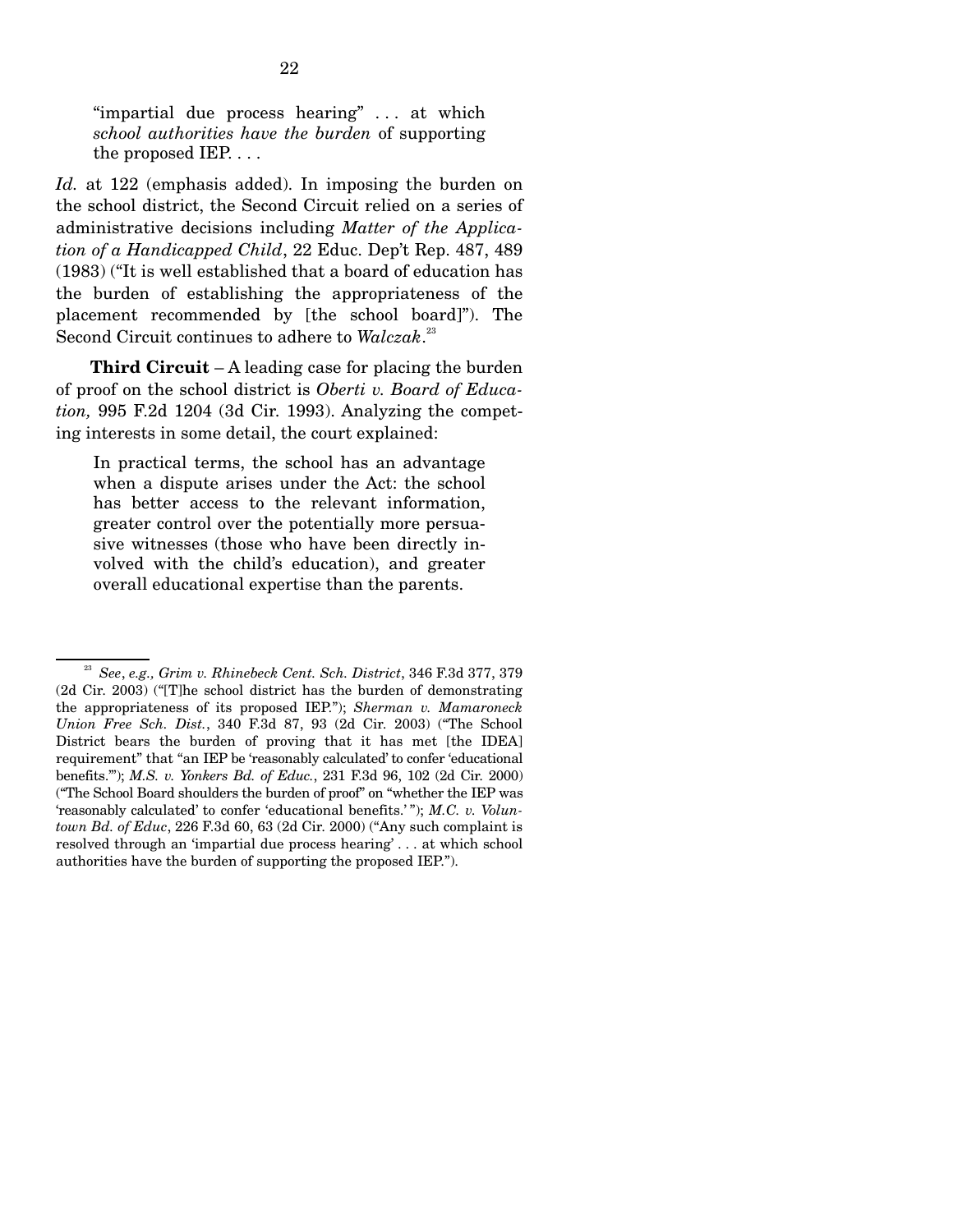*Id.* at 1219. The court then went on to endorse the view that placing the burden of proof on the school is "consistent with the proposition that the burdens of persuasion and production should be placed on the party better able to meet those burdens." *Id.* (quoting *Lascari*, 560 A.2d at 1188).

 The precise question addressed in *Oberti* was which side has the burden of proof in an appeal to the district court; however, the principles on which the Third Circuit decided that question are broad enough to govern the administrative hearing as well. Indeed, the Third Circuit has relied upon *Oberti* for the principle that "[i]n *administrative* and judicial proceedings, the school district bears the burden of proving the appropriateness of the IEP it has proposed." *Carlisle Area Sch. Dist. v. Scott P.,* 62 F.3d 520, 533 (3d Cir. 1995) (emphasis added) (citing *Oberti,*  995 F.2d at 1219).

 **Seventh Circuit** – The Fourth Circuit did not list the Seventh Circuit as one of the courts that has addressed the burden of proof issue; however, the Seventh Circuit has made it clear – albeit in *dictum –* that it regards the burden as properly placed on the school district. *Beth B. v. Van Clay*, 282 F.3d 493, 496 (7th Cir.), *cert. denied*, 537 U.S. 948 (2002) ("The hearing officer correctly applied the burden of proof and found that the district satisfactorily showed that its proposed IEP was adequate under the IDEA.").

 **Eighth Circuit** – In *E.S. v. Independent School District No. 196,* 135 F.3d 566, 569 (8th Cir. 1998), the court held that "[a]t the administrative level, the [School] District clearly had the burden of proving that it had complied with the IDEA." *Id*. at 569 (citing *Clyde K. v. Puyallup Sch. Dist. No. 3,* 35 F.3d 1396, 1398-99 (9th Cir. 1994))*.*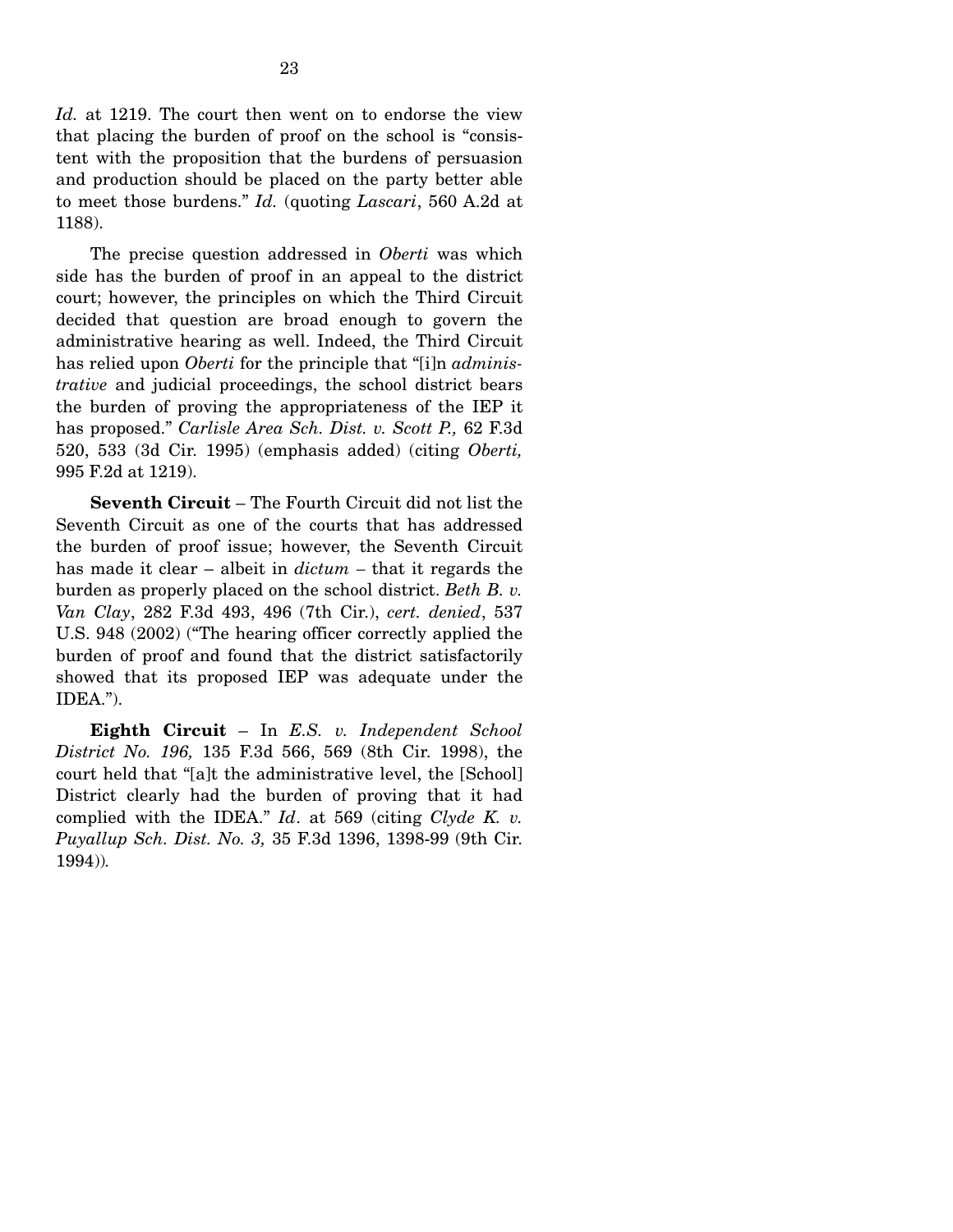The decision in *E.S.* was followed the next year by *Blackmon v. Springfield R-XII School District*, 198 F.3d 648 (8th Cir. 1999), which also placed the burden on the school district: "At [the student's] administrative due process hearing the School District had the burden of proving that its proposed IEP would satisfy the requirements of the IDEA and provide [the child] with a free appropriate public education." *Id*. at 658 (citing *E.S.*, 135 F.3d at 569). Moreover, when asked to rehear the *Blackmon* case *en banc*, the Eighth Circuit declined to do so. 2000 U.S. App. LEXIS 965 (8th Cir. Jan. 25, 2000) (Nos. 99-1163/99-1288)*.* Thus, it remains the law of the Eighth Circuit that the school district has the burden of proof.

 **Ninth Circuit** – In *Clyde K. v. Puyallup School District No. 3,* 35 F.3d 1396, 1398 (9th Cir. 1994), the court entertained no doubts about where the burden of proof should be placed at a due process hearing, stating that "[t]he school clearly had the burden of proving at the administrative hearing that it complied with the IDEA." The Ninth Circuit continues to adhere to the *Clyde K.* decision that the school district has the burden of proof.

 **D.C. Circuit** – In reviewing the split in the circuits, the court below was unsure how to treat the D.C. Circuit. Quoting *McKenzie v. Smith,* 771 F.2d 1527, 1532 (D.C. Cir. 1985), the Fourth Circuit said:

[T]he D.C. Circuit assigned the burden of proof to a school system when an IEP was challenged as *procedurally deficient*, noting that "the underlying assumption of the Act is that to the extent its procedural mechanisms are faithfully employed, [disabled] children will be afforded an appropriate education. . . . " It is not clear how the D.C. Circuit would assign the burden in a case such as this one where only the *substance* of the IEP is challenged.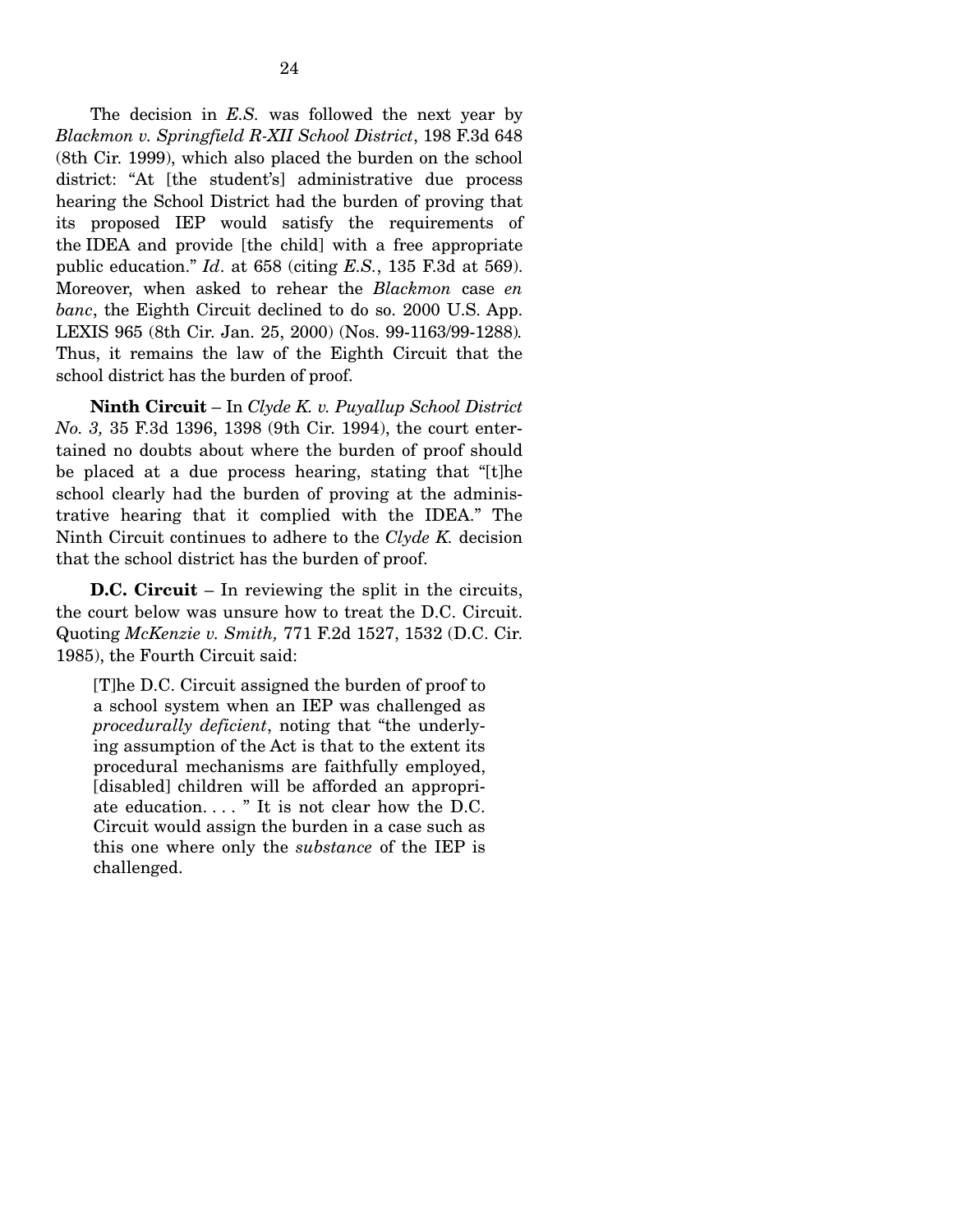App. 8 (emphasis added) (second brackets added by Fourth Circuit). There is, however, no uncertainty. The Board of Education for the District of Columbia has, *by regulation*, recognized its obligation to bear the burden of proof. The regulation provides that, in a due process hearing, "[t]he LEA [local education agency] shall bear the burden of proof, based solely upon the evidence and testimony presented at the hearing, that the action or proposed placement is adequate to meet the educational needs of the student." D.C. Mun. Regs. tit. 5,  $\S 3030.3$  (2004).<sup>24</sup> Arguably, this regulatory resolution of the issue removes the District of Columbia from the score card on how the circuits are aligned. However, the fact that the District of Columbia applies the IDEA in a manner contrary to its

own institutional interests reinforces the doubts about the way in which the Fourth Circuit has construed that statute. **New Jersey** – The decision below not only conflicts

with the decisions of six other circuits, it also conflicts with the decision of the New Jersey Supreme Court in *Lascari v. Board of Education of Ramapo Indian Hills Regional High School District,* 560 A.2d 1180, 1188 (N.J. 1989). Echoed below in Judge Luttig's dissent, *Lascari* also provided much of the analysis upon which the district court relied in placing the burden on the school district. *See* App. 36-37.

 In reaching its conclusion, *Lascari* discussed the federal policy at stake: "Through [the IDEA], Congress sought to ensure that school districts would be held accountable for the proper education of handicapped

<sup>&</sup>lt;sup>24</sup> See Scorah v. District of Columbia, 322 F. Supp. 2d 12 (D.D.C. 2004) (applying a predecessor regulation placing burden of proof on the D.C. public school system).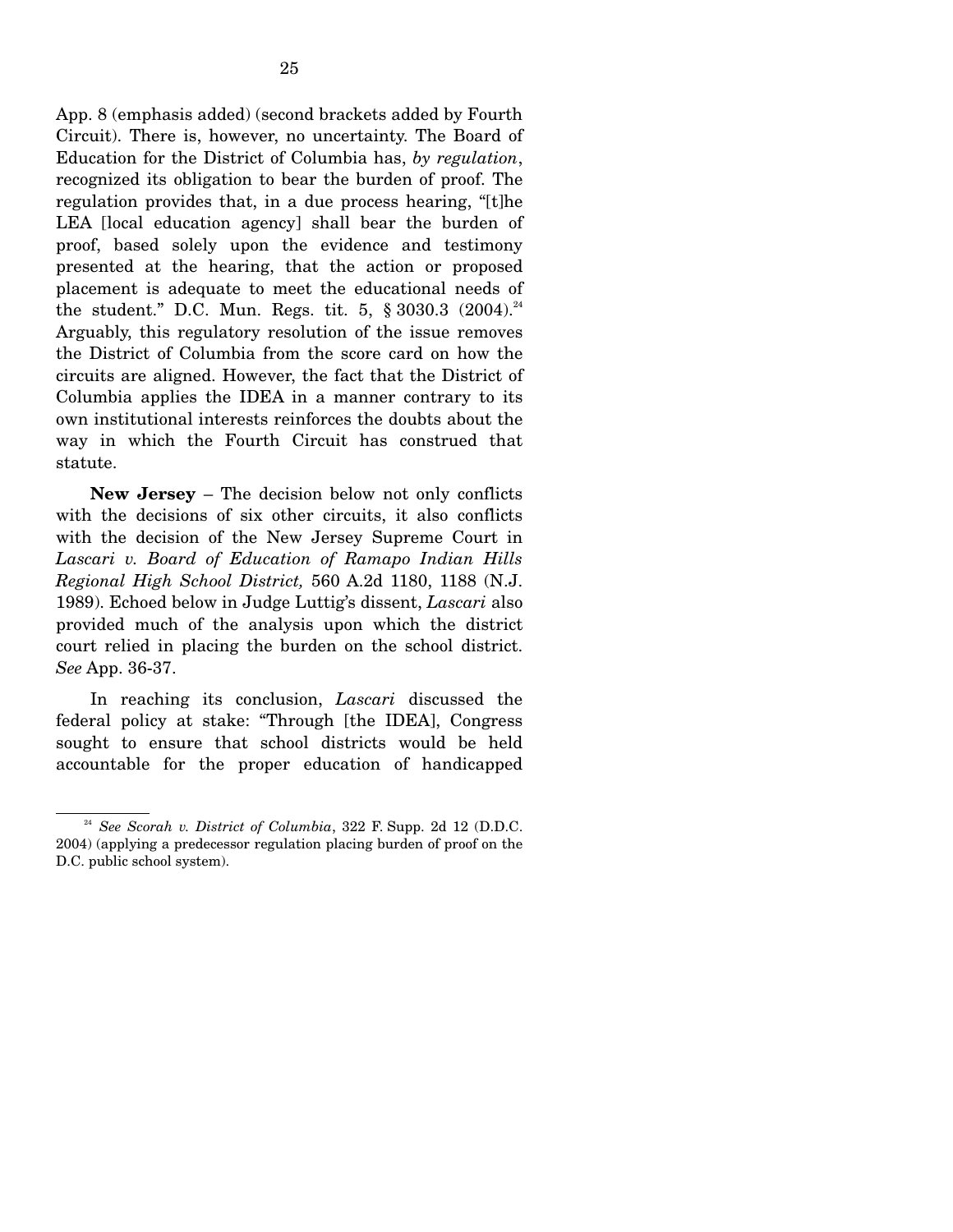children, *a task the districts had previously ignored*." *Lascari*, 560 A.2d at 1183 (emphasis added) (citing S. Rep. No. 94-168, 94th Cong., 2d Cong. Sess. 25-27, *reprinted in*  1975 *U.S. Code Cong. & Admin. News* (89 Stat.) 1449-50; *Board of Educ. v. Rowley*, 458 U.S. 176, 179 (1982)). Given this background of neglect, placing the burden on the school district is "more consistent" with the IDEA and "protects the rights of handicapped children to an appropriate education." *Lascari*, 560 A.2d at 1188. Anticipating the views later expressed by the Third Circuit in *Oberti* and by the United States in its 2000 *amicus* brief, the *Lascari* court also supported its conclusion with practical considerations:

Our result is also consistent with the proposition that the burdens of persuasion and of production should be placed on the party better able to meet those burdens.

\* \* \*

The school board, with its recourse to the childstudy team and other experts, has ready access to the expertise needed to formulate an IEP.

\* \* \*

By contrast, parents may lack the expertise needed to formulate an appropriate education for their child.

*Id.* Thus, the court concluded that "the obligation of parents at the due process hearing should be merely to place in issue the appropriateness of the IEP. The school board should then bear the burden of proving that the IEP was appropriate." *Id*.

 In sum, the split is not only wide, it is also deep, pitting the rationale of *Lascari* and Judge Luttig against the rationale advanced by the panel majority. It is a split this court should now resolve.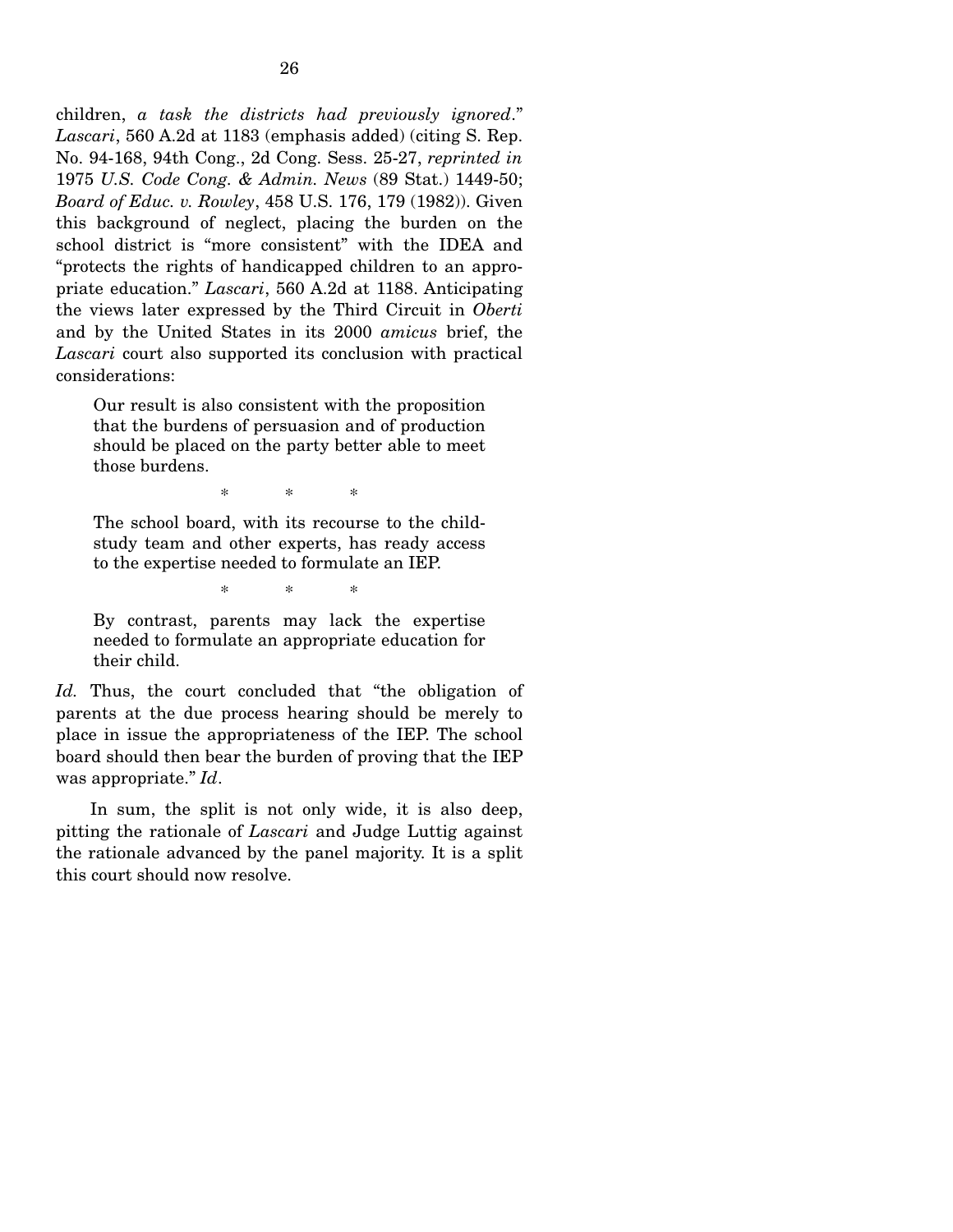### **II. ALLOCATING THE BURDEN OF PROOF IN IDEA CASES IS AN IMPORTANT ISSUE THAT THIS COURT SHOULD DECIDE.**

 Aptly described by the United States as "an important civil rights statute," U.S. *Amicus* Brief at 1, the IDEA is the principal vehicle by which educational benefits are provided to children with disabilities. It is, therefore, especially inappropriate for the law to be applied in the patchwork fashion created by the conflicting decisions on the burden of proof. Simply put, children and parents in some States have fewer or less effectual rights than their counterparts in other States, even though all were intended to be beneficiaries of the same national law. This Court should resolve the conflict.

 The need for certiorari is underscored by the large number – and broad range – of disabled students served by the IDEA. The U.S. General Accounting Office ("GAO") recently noted that, nationwide, about 6.5 million children and young adults – aged 3 through 21 – receive special education services under the IDEA. GAO, Report to the Ranking Minority Member, Committee on Health, Education, Labor and Pensions, U.S. Senate (Sept. 2003) ("GAO Report") at 1. These 6.5 million students are "about 13 percent" of the total number of students nationwide, and they include "a wide variety of needs that range from mild to severe." *Id*. at 5. As the GAO explained:

Children with speech or language impairments, specific learning disabilities, emotional disturbance, hearing impairments (including deafness), visual impairments (including blindness), orthopedic impairments, autism, traumatic brain injury, other health impairments, or mental retardation, and who need special education and related services are eligible under [the] IDEA.

*Id.*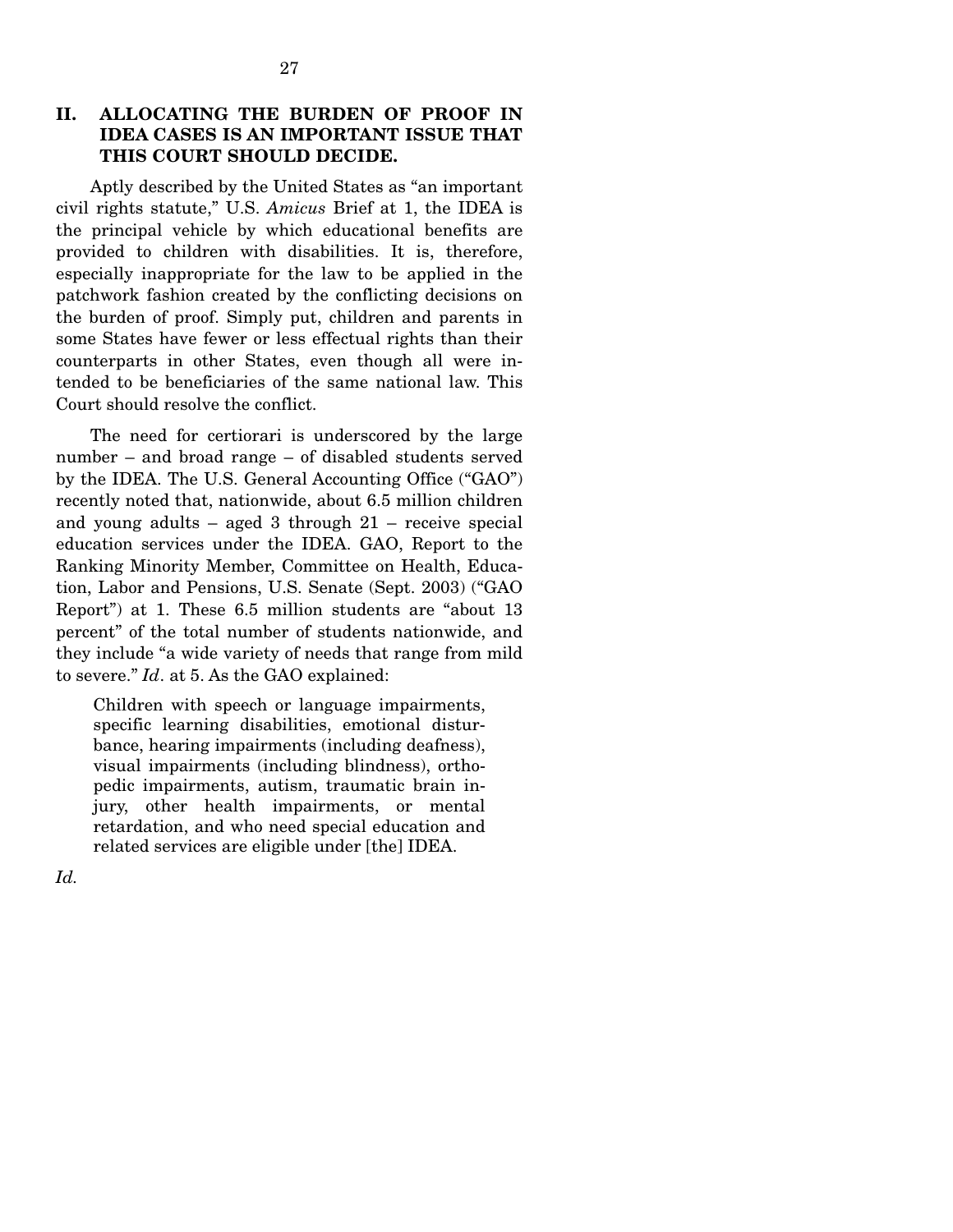The GAO also reported that, "[w]hile national data on disputes are limited and inexact," more than *3,000* due process hearings are held each year. *Id.* at 1. Equally important is this comment from the U.S. Department of Education about the significance of a hearing:

Due process hearings are expensive for all parties, time-consuming, and are not undertaken lightly, so *due process hearings are universally understood to be a marker of serious unresolved differences* about a student's need for special education and related services or the nature or location of services.

*Id.* at 29 (reproducing letter from Assistant Secretary of Education, R.H. Pasternack, Ph.D.) (emphasis added). Consistent with this observation about costs – and consistent with Judge Luttig's concern for the "vast majority of parents" – the GAO reports a "significant relationship" between household income and hearing requests. GAO Report at 15 n.22. Not surprisingly, households with lower income are less likely than households with higher income to request a due process hearing. *Id*. Indeed, it is these less privileged families who figure most prominently among the "full mix of parents" whose difficulties in coping with IDEA procedures led Judge Luttig to conclude that the burden of proof should be placed on the school district. App. 20. Imposing the burden on parents adds yet another obstacle to these families seeking to vindicate their rights under the law.

 It is, however, not just those who actually participate in hearings who are affected by the burden of proof. Many more hearings are requested than are actually held. *See*  GAO Report at 13 (noting that 11,068 hearings were requested in 2000, but only 3,020 were held). Such a discrepancy suggests that many parents find the process too daunting and simply capitulate. The difficulties parents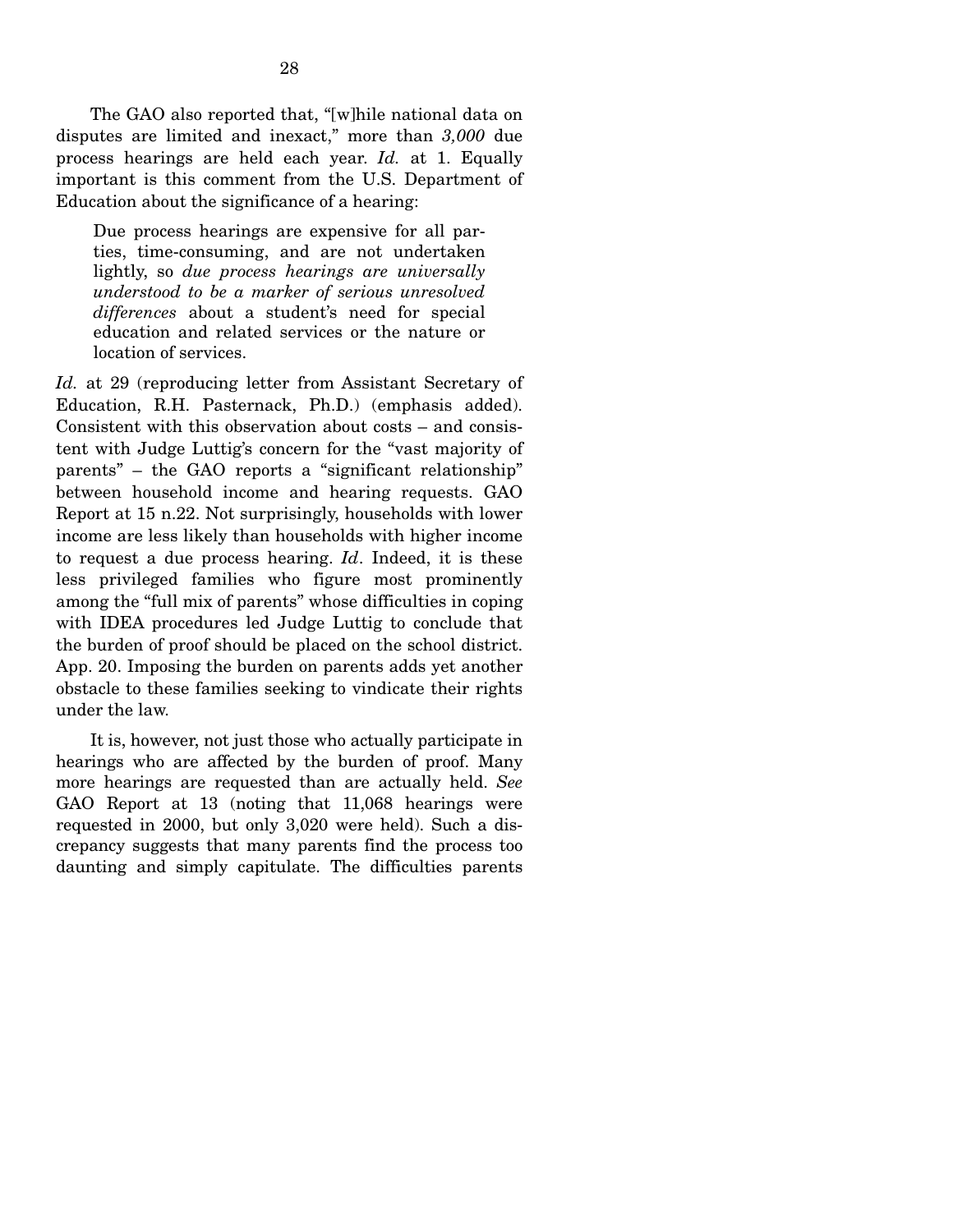encounter will be either exacerbated or ameliorated by the decision on where to place the burden. Indeed, the burden of proof can effect the outcome much earlier in the process. When parents and the school district sit down to negotiate the education program for a child, an awareness of who will bear the burden if no agreement can be reached can significantly affect the negotiation dynamics. Placing the burden on the parents significantly strengthens the hand of often-intransigent school district bureaucracies.

 There is a manifest need for a uniform national rule on the burden of proof. Moreover, the rather extreme standard adopted by the Fourth Circuit – placing the burden on the parents *whenever* they challenge the school district – makes it especially appropriate that such a rule be established here. As a result of the decision below, school districts in five States will now be free to "ratchet down" services from previously-agreed levels, thereby confronting families with a dilemma: muster the costly resources necessary to mount a challenge or risk repeated cutbacks each year. Meanwhile, in two bordering circuits – the Third and the District of Columbia – the school district bears the burden, thereby creating an incentive for some families to relocate to obtain the services they need. A uniform rule is needed. Certiorari should be granted.

### **III. THIS PETITION PRESENTS AN IDEAL VE-HICLE FOR DECIDING HOW TO ALLOCATE THE BURDEN OF PROOF.**

 Not only is the burden of proof an issue that should be resolved, this petition presents an ideal vehicle for resolving it. This is so for several reasons:

 1. This petition comes at a time when the split is mature. Ten circuits have addressed the issue, and nothing would be gained by allowing it to percolate longer.